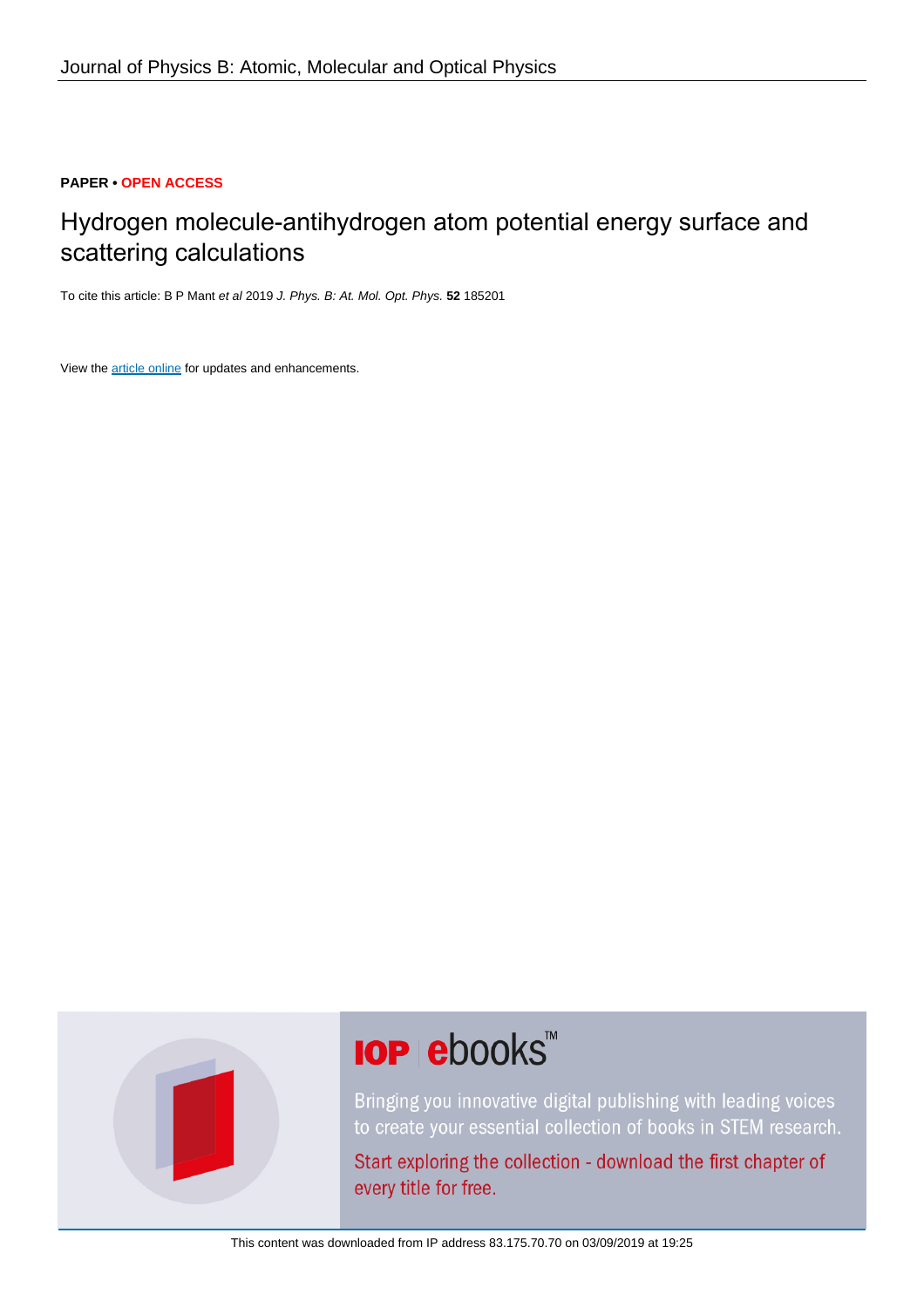J. Phys. B: At. Mol. Opt. Phys. 52 (2019) 185201 (14pp) https://doi.org/10.1088/[1361-6455](https://doi.org/10.1088/1361-6455/ab312e)/ab312e

## Journal of Physics B: Atomic, Molecular and Optical Physics

## Hydrogen molecule-antihydrogen atom potential energy surface and scattering calculations

## B P Mant<sup>[1](https://orcid.org/0000-0002-3116-5364)</sup>  $\bullet$ [,](https://orcid.org/0000-0002-3116-5364) M M Law<sup>1,[3](https://orcid.org/0000-0002-3001-7685)</sup>  $\bullet$  and K Strasburger<sup>[2](https://orcid.org/0000-0002-9214-7282)</sup>  $\bullet$

<sup>1</sup> Chemistry Department, University of Aberdeen, Meston Walk, Aberdeen, AB24 3UE, United Kingdom <sup>2</sup> Department of Physical and Quantum Chemistry, Faculty of Chemistry Wrocław University of Science and Technology Wybrzeże Wyspiańskiego 27, 50-370 Wrocław, Poland

E-mail: [m.m.law@abdn.ac.uk](mailto:m.m.law@abdn.ac.uk)

Received 28 March 2019, revised 7 June 2019 Accepted for publication 11 July 2019 Published 23 August 2019

### Abstract

We have calculated ground state interaction energies for an antihydrogen atom and a hydrogen molecule within the Born–Oppenheimer approximation. Leptonic energies were calculated using a large basis set of explicitly correlated Gaussian functions. Energies were calculated at over 2800 geometries including different proton–proton distances. The energies have been fit to functional forms using a neural network for the short-range interaction which is combined with asymptotic formulas at long range. A two-dimensional rigid rotor and a three-dimensional atom– molecule potential energy surface (PES) have been determined. Rigid-rotor scattering calculations on these surfaces have been carried out using the S-matrix Kohn variational method with a two-dimensional Gaussian basis set. We have calculated cross sections for elastic, rotationally inelastic and annihilation collisions on the two-dimensional PES. This includes the first calculation of leptonic annihilation for this system.

Supplementary material for this article is available [online](https://doi.org/10.1088/1361-6455/ab312e)

Keywords: antihydrogen, matter–antimatter interactions, low energy scattering, potential energy surface, elastic scattering, inelastic scattering, annihilation

#### 1. Introduction

Experiments to produce, confine and characterise antihydrogen atoms  $(\bar{H})$  [[1](#page-13-0)–[6](#page-13-0)] have inspired theoretical work on the interactions of  $\bar{H}$  with normal matter atoms and molecules [[7](#page-13-0)]. These interactions lead to the destruction of  $\bar{H}$  and so are important from an experimental perspective while also providing a stringent test for molecular dynamics theories.

 $\bar{H}-H_2$  is the simplest system for the interaction of an antiatom with a neutral molecule and thus is an important benchmark. It is also of interest as  $H_2$  is present within the antimatter traps and is expected to contribute to antihydrogen losses. The latter may occur due to  $\bar{H}$  gaining kinetic energy in elastic collisions with  $H_2$ , particle rearrangement processes (see below), as well as in-flight proton–antiproton and electron–positron annihilation. The relative and absolute rates (or probabilities or cross sections) for these different collision outcomes vary by many orders of magnitude as a function of collision energy. A detailed knowledge of this system is therefore of theoretical and practical interest. Despite this, there has been limited theoretical work carried out on the system, in particular at the low collision energies (corresponding to temperatures from room temperature down to near absolute zero) relevant to the experiments cited above, with only four papers published to date to our knowledge. One of us has calculated a partial potential energy surface (PES) using an explicitly correlated Gaussian (ECG) basis set within the Born–Oppenheimer (BO) approximation [[8](#page-13-0)]. The potential energies were calculated for linear and perpendicular



<sup>&</sup>lt;sup>3</sup> Author to whom any correspondence should be addressed.

Original content from this work may be used under the terms  $\bigcirc$  $|G \rangle$ of the [Creative Commons Attribution 3.0 licence](http://creativecommons.org/licenses/by/3.0/). Any further distribution of this work must maintain attribution to the author(s) and the title of the work, journal citation and DOI.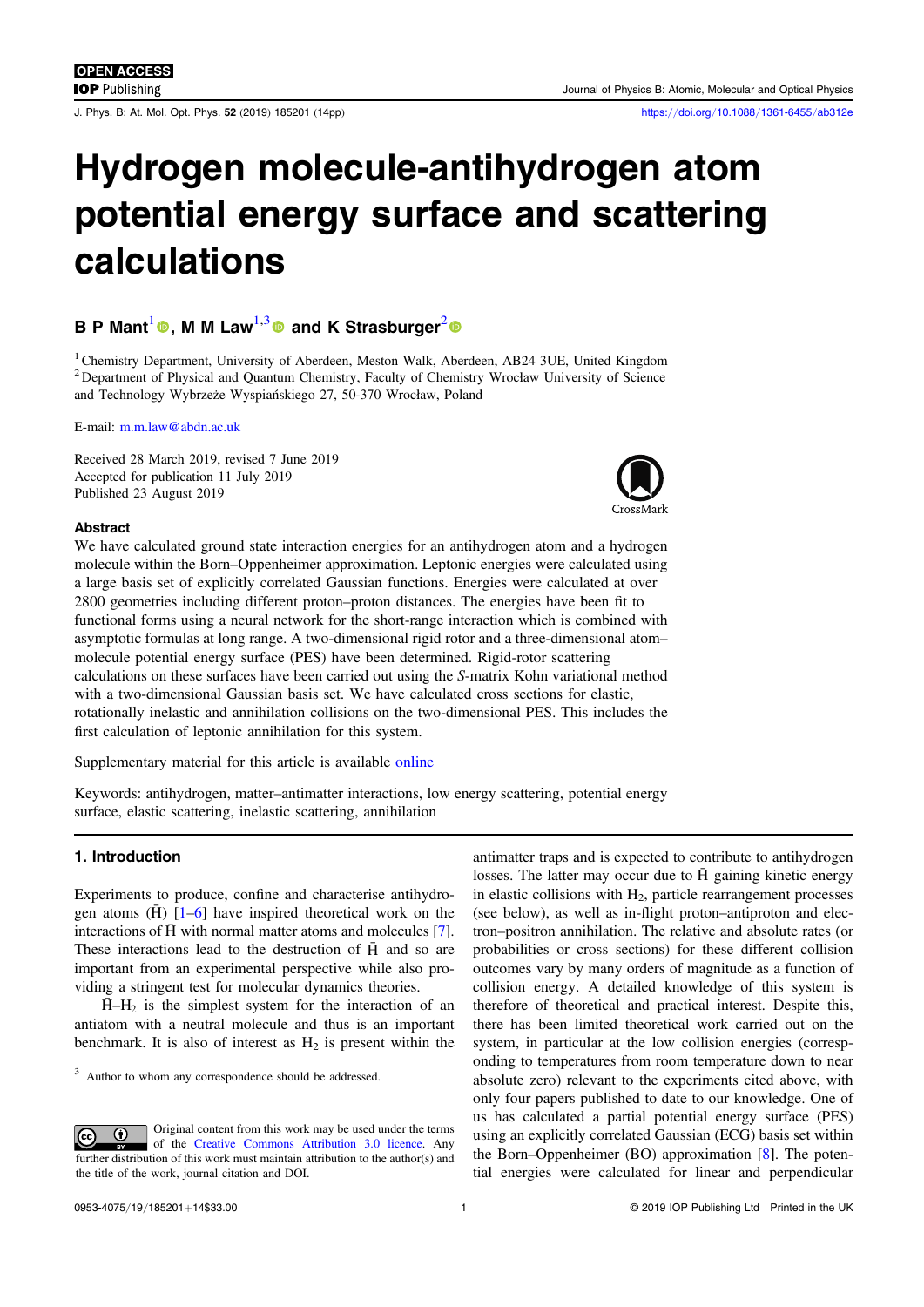<span id="page-2-0"></span>geometries. For some systems containing both matter and antimatter nuclei, the leptons are unbound for certain configurations of the nuclei: for example in  $H-\bar{H}$  when the internuclear distance is below a critical value,  $R_c$  [[9](#page-14-0)]. This situation does not arise in the present case: for both one proton and the antiproton very close or all three heavy particles nearly coincident, the 'united atom limit' corresponds to {proton, electron, electron, positron} which has one bound state [[10](#page-14-0)], so the three leptons remain bound in the BO approximation.

Only limited scattering calculations have been carried out for the  $\bar{H}$ – $H_2$  system. Gregory and Armour carried out quantum mechanical, Kohn variational, calculations for elastic scattering at very low energies ( $\leq 10^{-4}$  E<sub>h</sub>, were E<sub>h</sub> represents Hartree, the atomic unit of energy; in temperature units  $\leq 30$  K) using a quantum Monte Carlo PES and treating the  $H_2$  as a rigid rotor [[11](#page-14-0)]. Prolate spheroidal coordinates were used to describe the position of the antiproton relative to the  $H_2$  and the trial variational wavefunction included terms composed of products of powers and exponentials of those coordinates. An estimate of the in-flight hadronic annihilation cross section was also obtained using a delta potential approach. The latter is very sensitive to the quality of the wavefunction when the antiproton is close to one of the protons and so specially-designed terms were added to the basis set for such configurations. Further quantum scattering calculations were carried out on this system, also using the rigid-rotor approximation, by Sultanov et al  $[12]$  $[12]$  $[12]$ . They used a coupled-channel approach with Jacobi coordinates and an approximate PES constructed from the  $\bar{H}-H$  potential energy curve (PEC) [[9](#page-14-0)]. In this approach, the radial wavefunction is determined by numerical propagation rather than with a basis set. This gave a low-energy elastic cross section in rough agreement with Gregory and Armour's results. Cross sections and rate constants for various rotational transitions of para-H2 were also calculated. Neither Gregory and Armour nor Sultanov et al attempted reactive (rearrangement) scattering calculations. The latter has been carried out by Cohen for both  $\bar{H}$ – $H_2$  and  $\bar{H}$ – $H_2^+$  using the quasiclassical fermion molecular dynamics (FMD) method at energies above 0.1 E<sup>h</sup> [[13](#page-14-0)]. Both systems were found to be highly reactive with cross sections for protonium (Pn) formation processes largest at the lowest energies considered. For  $\bar{H}$ – $H_2$  the open lowenergy channels are

$$
\begin{aligned} \tilde{H} + H_2 &\rightarrow Pn \ + \ H \ + \ Ps \\ &\rightarrow PnPs \ (\tilde{H}H) \ + \ H \\ &\rightarrow Pn \ + \ PsH \end{aligned}
$$

with many other processes becoming open at higher energies. At the lowest energies considered the reaction forming Pn, Ps (positronium) and H was found to be most probable followed by the formation of the metastable PnPs complex, although this may be an artefact of the FMD method.

The focus of the present work is the interaction of an antihydrogen atom with a hydrogen molecule. We have carried out ab initio calculations of leptonic energies at a large number of geometries. Two and three-dimensional PESs have been constructed by fitting analytical functions to these energies. These surfaces (as opposed to one-dimensional cuts) are the first published for the  $\overline{H}-H_2$  system. We have also used these PESs to carry out quantum scattering calculations using the S-matrix Kohn variational principle with a twodimensional Gaussian basis set. Scattering calculations have been carried out for low-energy rigid-rotor elastic, inelastic and annihilation collisions, but no account has been taken of reactive processes. A full quantum-mechanical treatment of the latter would be significantly more challenging.

In section 2 below we give details of the atom–diatom scattering method, the Gaussian basis set used and the treatments of leptonic and hadronic in-flight annihilations. In section [3](#page-4-0) we report and discuss the two- and threedimensional PESs and the results of elastic and inelastic scattering calculations including annihilation. Concluding remarks are given in section [4](#page-9-0). The scattering calculations reported in detail here are restricted to the rigid-rotor model, that is two-dimensional heavy-particle dynamics. For the latter, the two-dimensional PES has been used and, to test the sensitivity of the dynamics calculations to changes in the PES, also the three-dimensional PES with fixed  $H_2$  bond length. The three-dimensional PES should also be of use for three-dimensional heavy-particle dynamics, including preliminary treatments allowing the H–H distance to vary, and for  $\bar{H}-H_2$  reactive scattering calculations. These latter applications are briefly discussed in sections [3.5](#page-9-0) and [4](#page-9-0).

#### 2. Quantum scattering methodology

#### 2.1. Atom–molecule scattering and S-matrix Kohn variational method

The calculations of elastic and inelastic scattering of  $\overline{H}-H_2$ use Jacobi coordinates: R, the distance from the antiproton to the centre of mass of the two protons,  $r$  the distance between the two protons and  $\theta$  the angle between the vectors corresponding to  $R$  and  $r$ . The present calculations are restricted to total angular momentum  $J = 0$  (including the angular momenta of the rotations of  **and**  $**r**$  **but excluding** the spins of the nuclei and leptons). The Hamiltonian in this case is [[14](#page-14-0)]

$$
\hat{H} = -\frac{1}{2\mu} \frac{1}{R} \frac{\partial^2}{\partial R^2} R - \frac{1}{2\mu_r} \frac{1}{r} \frac{\partial^2}{\partial r^2} r - \left(\frac{1}{2\mu R^2} + \frac{1}{2\mu_r r^2}\right) \times \frac{1}{\sin \theta} \frac{\partial}{\partial \theta} \left(\sin \theta \frac{\partial}{\partial \theta}\right) + V(R, r, \theta),
$$
\n(2.1)

where  $\mu$  is the reduced mass of the atom–molecule system,  $\mu_r$ is the reduced mass of the molecule and  $V(R, r, \theta)$  is the potential energy. For the rigid-rotor calculations,  $r$  was fixed at the equilibrium value for  $H_2$ , 1.4011  $a_0$ , and the term involving the second derivative of r was omitted.

The scattering calculations use the S-matrix Kohn variational principle (SKVP). This method was derived by Zhang et al [[15](#page-14-0)]. Zhang and Miller also gave a detailed discussion of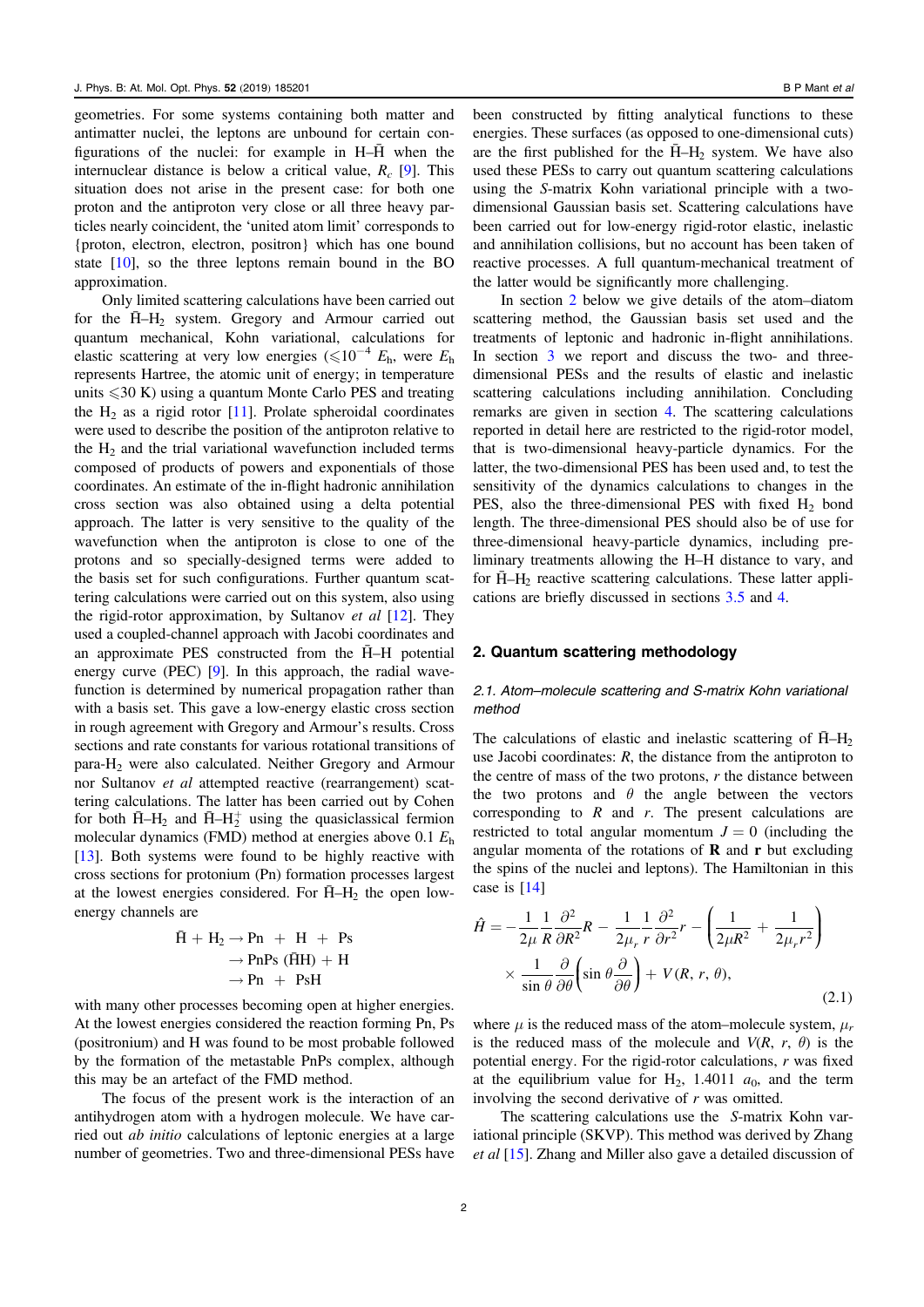applying the SKVP to atom–diatom inelastic and reactive scattering  $[16]$  $[16]$  $[16]$ . In appendix [A](#page-10-0) we give the working equations for applying this method to  $J = 0$  rigid-rotor elastic and inelastic scattering with the Hamiltonian of equation ([2.1](#page-2-0)).

The conventional approach to solving the timeindependent Schrödinger equation with this Hamiltonian is to expand the wavefunction for a given total angular momentum using a basis set consisting of a radial part for  $$ and coupled spherical harmonic functions for the rotation of **R** and **r**. The latter reduce to Legendre polynomials,  $P_i$ , in the case of  $J = 0$ . In a preliminary attempt, not reported here, rigid-rotor S-matrix Kohn variational elastic scattering calculations on the  $\bar{H}$ –H<sub>2</sub> system used a basis set consisting of a direct product of distributed Gaussians along the R coordinate (placed as described below) and rotational functions for the angular coordinate  $\theta$ . However rotational functions up to and including  $j = 100$  were used in the calculation with no sign of convergence. This failure is attributed to the highly anisotropic nature of the PES due to the Coulombic singularities when the antiproton approaches the protons.

For the results reported below, a basis set consisting of two-dimensional Gaussian functions (of R and  $\theta$ ) was used. In a previous paper [[17](#page-14-0)], we have shown that distributed Gaussian functions with widths and placements tailored to the potential are effective for highly oscillatory scattering wavefunctions (such as in the  $\bar{H}$ –H system) which have very different characters in different regions. The same problem is present for  $\overline{H}-H_2$  where the potential changes dramatically with the geometry of the particles. For this reason the Gaussian basis set placement method of our earlier paper [[17](#page-14-0)] was extended for rigid-rotor scattering using two-dimensional Gaussian functions.

Multidimensional Gaussian functions have been used in variational calculations for vibrational bound states of atomic complexes [[18](#page-14-0)], atom–molecule complexes [[19,](#page-14-0) [20](#page-14-0)] and the water molecule [[18](#page-14-0)]. In these applications Gaussians were only required in regions of low potential energy, that is, where the wavefunctions have significant amplitude.

It appears that multidimensional Gaussian functions have not been used for scattering calculations, although they were suggested as a possibility by Zhang and Miller [[16](#page-14-0)]. The  $\bar{H}$ – $H_2$  rigid-rotor PES is totally attractive with no classically forbidden regions. In this case placing the Gaussian functions in a suitable way is not as straightforward as for bound-state problems. Nevertheless, the fact that multidimensional Gaussian functions can be tailored to the potential makes them attractive for use if a suitable placement scheme can be devised.

Basis functions in R and  $\theta$  were used here of the form

$$
u_n(R, \theta)/R = (1 - e^{-AR}) \exp(-\alpha_n^R (R - R_n)^2
$$

$$
- \alpha_n^{\theta} (\theta - \theta_n)^2) / R \qquad (2.2)
$$

with the radial cut-off function,  $(1 - e^{-AR})$ , included to ensure the basis functions are finite for  $R = 0$  where A determines how quickly the cut-off function goes to 0 [[17](#page-14-0)]. This form of cut-off function goes to 1 for sufficiently large  $R$ and so normal Gaussian functions are recovered. The value of A is not crucial and in the applications here we set  $A = 2 a_0^{-1}$ . For brevity these basis functions will all be referred to simply as 'Gaussians' henceforth.

An angle,  $\theta_R$ , is chosen to generate a radial Gaussian basis. The angle should be for the most attractive angular cut through the PES which for the  $\overline{H}$ –H<sub>2</sub> system is  $\theta_R = 0$  or  $\pi$ . In practice a small value of  $\theta_R$  is chosen to avoid the Coulomb singularity. A radial Gaussian basis is then generated along this angle using the same placement procedure as described in our earlier paper [[17](#page-14-0)] based on the method of Bačić and Light [[21](#page-14-0)]. An initial Gaussian function,  $G_i(R) = (1 - e^{-AR}) \exp(-\alpha_i^R (R - R_i)^2)$ , is placed at  $R_{\text{min}}$ , a small value close to  $R = 0$ . The exponent,  $\alpha_i^R$ , of the Gaussian is related to the de Broglie wavelength at that point via

$$
\alpha_i^R = \begin{cases} (2\mu(E - V(R_i))/\hbar^2) C_R & \text{if } \alpha_i^R > \alpha_{\min}^R \\ \alpha_{\min}^R & \text{otherwise,} \end{cases} \tag{2.3}
$$

where  $C_R$  is a parameter to be chosen and E is the scattering energy. The next Gaussian,  $G_i(R)$ , is placed at some distance  $R_i$ with its exponent calculated in the same way. The overlap, S of these two normalised Gaussians is then calculated and if the value of S is equal to  $S_R$  (a chosen parameter) to within a set tolerance,  $S_{Rtol}$ , then the Gaussian at  $R_i$  is accepted and placed. If the overlap is too low or high then the Gaussian at  $R_i$  is moved toward or away from  $R_i$  respectively, until the correct overlap is obtained. This procedure is continued until a Gaussian is placed above  $R_{\text{max}}$  (out of the range of the potential). The basis size can be increased by increasing the  $C_R$ parameter which makes the Gaussians narrower or by increasing  $S_R$  which puts the Gaussians closer together. The value of  $\alpha_{\min}^R$  should be as small as possible and will depend on *E*. Angular Gaussians,  $G_i(\theta) = \exp(-\alpha_i^{\theta} (\theta - \theta_i)^2)$ , are then generated between  $\theta_{\min}$  and  $\theta_{\max}$  at each radial Gaussian point. These angular Gaussians are placed in the same way as the radial functions but with a  $\sin \theta$  term from the volume element included in overlap integrals which have the range 0 to  $\pi$ . Thirteen parameters are required for generating the basis:  $C_R$ ,  $\alpha_{\min}^R$ ,  $S_R$ ,  $S_{Rtol}$ ,  $R_{\min}$ ,  $R_{\max}$ ,  $C_\theta$ ,  $\alpha_{\min}^\theta$ ,  $S_\theta$ ,  $S_{\theta tol}$ ,  $\theta_{\min}$ ,  $\theta_{\max}$  and  $\theta_R$ . The parameters for the angular Gaussians in  $\theta$  are analogous to those for R.

This placement procedure ensures that basis functions are placed over the whole range of space leaving no 'gaps'. A deficiency of the method is the efficiency for the radial range since the radial basis is generated for the most attractive angular cut through the PES. This procedure also makes no use of the symmetry of the  $\overline{H}-H_2$  system.

Gaussians in regions where the potential is very low have only a small range. Thus matrix elements between widely separated Gaussians are negligible. This feature is important for making multidimensional Gaussian basis sets efficient so that even for very large basis sets, only a small percentage of the integrals need to be evaluated. Here, if the overlap between two Gaussians was less than  $S_{\text{tol}} = 1 \times 10^{-12}$  then the M matrix element (see appendix  $\bf{A}$  $\bf{A}$  $\bf{A}$ ) was set to zero.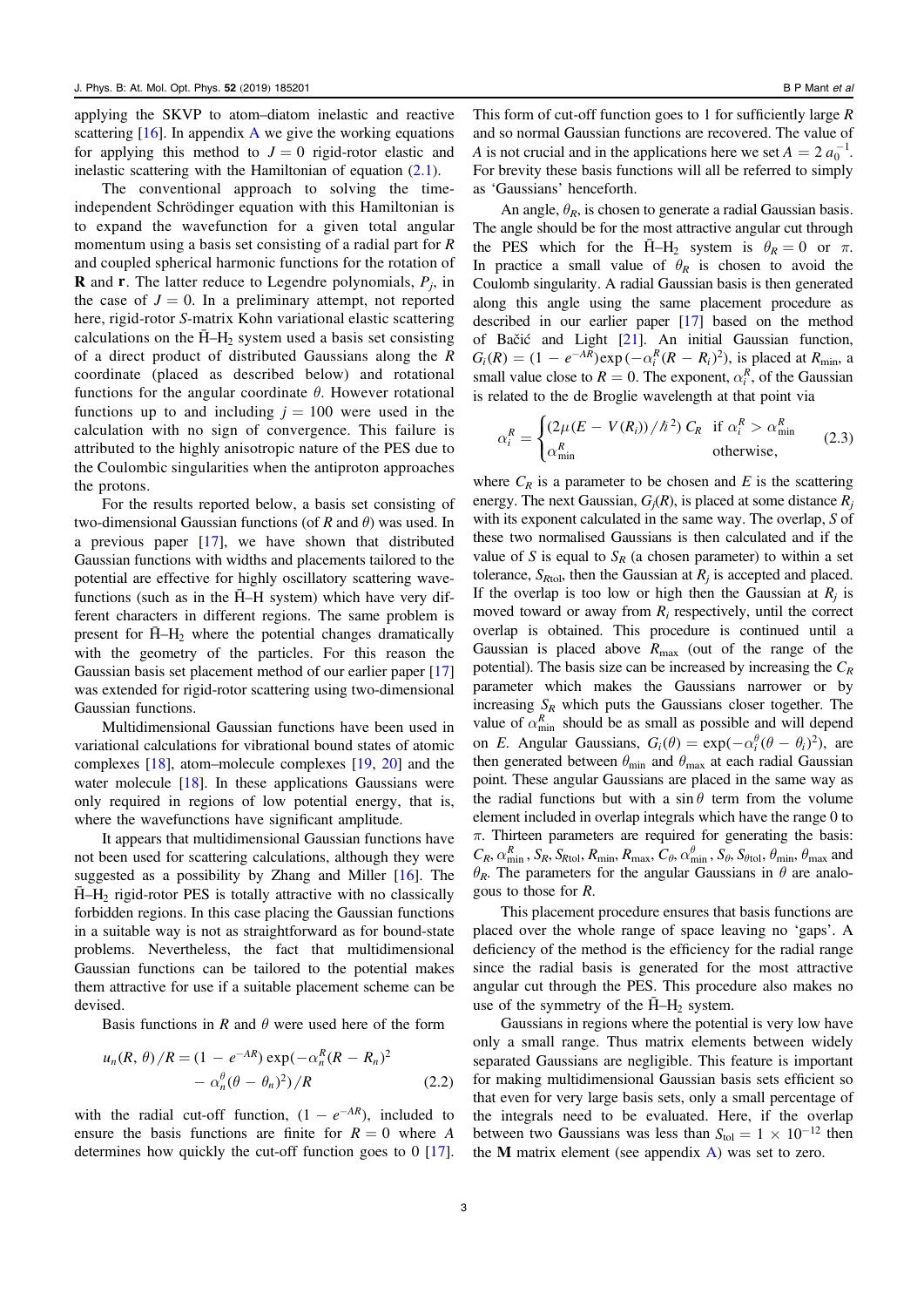#### <span id="page-4-0"></span>2.2. Annihilation

Both hadronic and leptonic in-flight annihilation cross sections are calculated using the 'delta potential' method. This assumes that annihilation occurs when a particle and corresponding antiparticle's position coincide. The method also assumes that annihilation has no effect on the elastic scattering wavefunction and treats the process as a first order perturbation.

The delta potential treatment of hadronic annihilation in mixed matter/antimatter systems has been applied to  $H-H$ [[22](#page-14-0)],  $\bar{H}$ –He [[23](#page-14-0)] and  $\bar{H}$ –H<sub>2</sub> [[11](#page-14-0)] scattering. For the  $\bar{H}$ –H system the simple delta potential approach works well and gives hadronic annihilation cross sections in good agreement with a more sophisticated scattering length approach [[23](#page-14-0)] and complex potentials [[24](#page-14-0)]. The elastic scattering cross section is only corrected by around 10% when hadronic annihilation is taken into account. For the  $\overline{H}$ –He system the delta potential method underestimates the hadronic annihilation cross section compared with the scattering length approach [[23](#page-14-0)] and optical potentials [[25](#page-14-0)] giving around twice as large a value. Accounting for hadronic annihilation in  $\bar{H}$ –He scattering also drastically changes the elastic cross section. For the  $\overline{H}-H_2$ system a more sophisticated treatment of hadronic annihilation is also expected to affect the elastic cross section [[11](#page-14-0)]. Despite this the delta potential treatment of hadronic annihilation is the simplest approach and easy to generalise to systems with more than two hadrons. It should give at least the order of magnitude of the hadronic annihilation cross section.

Here  $\bar{H}$ –H<sub>2</sub> hadronic in-flight annihilation cross sections were calculated from the Kohn rigid-rotor elastic scattering wavefunctions (determined using the twodimensional PES) as

$$
\sigma_a^{\bar{p}p} = \frac{4A^{\bar{p}p}|\Psi(R,\,\theta)|^2}{k^2} \tag{2.4}
$$

with  $R = \frac{r_e}{2}$  and  $\theta = 0$  and where  $A^{\bar{p}p}$  is the rate constant, here taken to be  $1.7 \times 10^{-7}$   $E_h a_0^3$  from the width of the protonium 1s state  $[22]$  $[22]$  $[22]$ . See appendix **[B](#page-11-0)** for our derivation of equation  $(2.4)$  following Jonsell *et al*  $[22]$  $[22]$  $[22]$ .

Leptonic annihilation cross sections were calculated using an extension of the method described by Froelich et al  $[26]$  $[26]$  $[26]$  (see appendix [B](#page-11-0)) as

$$
\sigma_a^{e^+e^-} = \frac{4\pi A^{e^+e^-}}{k^2} \int_0^{\pi} \int_0^{\infty} R^2 dR \sin\theta \ d\theta \ |\Psi(R,\,\theta)|^2 P(R,\,\theta). \tag{2.5}
$$

The positron–electron coalescence probability density,  $P(R, \theta)$ , is a function of R and  $\theta$ . One of us has previously calculated the values of  $P(R, 0)$  and  $P\left(R, \frac{\pi}{2}\right)$  using an ECG basis set [[8](#page-13-0)]. To calculate the leptonic annihilation rate the averages of the linear and perpendicular  $P(R, \theta)$  values are used. The values of  $P(R)$  were least-squares fit using a sixnode neural network (NN) giving a standard deviation of  $3.1 \times 10^{-6}$ . Figure 1 shows the calculated values of  $P(R, 0)$ and  $P\left(R, \frac{\pi}{2}\right)$ , the average value and the fitted function.



Figure 1.  $\bar{H}$ –H<sub>2</sub> positron–electron coalescence probability density. Calculated values [[8](#page-13-0)] of *P*(*R*, 0) (squares),  $P(R, \frac{\pi}{2})$  (stars), average values (crosses) and fitted function (solid line) are shown.  $P(R)$  for  $\bar{H}$ –H also shown for comparison (dotted line, upright crosses) [[27](#page-14-0)]. Below  $R_c$  (the critical distance below which the light particles are unbound) the value of  $P(R)$  is set to  $\frac{1}{8\pi}$ , the value for ground state Ps.

Although the values of  $P(R, 0)$  and  $P\left(R, \frac{\pi}{2}\right)$  differ by tens of percent at a given  $R$ , both decrease at essentially the same rate and are negligible by  $R = 10 a_0$ . Using the average of the values for  $\theta = 0$  and  $\frac{\pi}{2}$  should give the correct order of magnitude of the leptonic annihilation rate. The fitted function to  $P(R)$  has some deficiencies at small R values but the form of  $P(R)$  at these distances is not important as small values of R do not significantly contribute to the integral in equation (2.5) as discussed in the next section.

#### 3. Results and discussion

#### 3.1. Ab initio calculations

The leptonic contribution,  $E_{\text{lep}}$ , to the PES has been computed in the BO (clamped nuclei) approximation using a similar method to that published by one of us for linear and perpendicular geometries [[8](#page-13-0)]. See appendix [C](#page-11-0) for details of the present calculations. The energies of 2805 unique geometries of the  $\bar{H}$ – $H_2$  system were calculated. The geometries are generated using prolate spheroidal coordinates for a range of p–p distances. These coordinates are defined as  $r_3$ ,  $\mu = \frac{r_1 + r_2}{r_3}$  $\frac{r_1 - r_2}{r_3}$  and  $\nu = \frac{r_1 - r_2}{r_3}$  $\frac{-r_2}{3}$  where  $r_3$  is the p-p distance and  $r_{1/2}$ are the two  $\bar{p}$ –p distances. Fourteen  $r_3$  values between 0.5 and 20  $a_0$  were used including the H<sub>2</sub> equilibrium bond length of 1.4011  $a_0$ . For each value of  $r_3$  ten values of  $\nu$  were used between 0 and 1.  $\nu = 0$  and  $\nu = 1$  correspond to perpendicular and linear geometries respectively. The values of  $\mu$ varied for each  $r_3$  and  $\nu$ .

#### 3.2. Analytical representation of PESs

The PESs have been constructed by combining analytical functions least-squares fit to the *ab initio* energies,  $E_{\text{lep}}$ , with the nuclear Coulombic interaction energies and long-range terms as described in detail in appendix [C](#page-11-0). Very little work has been done on fitting analytical forms to the short-range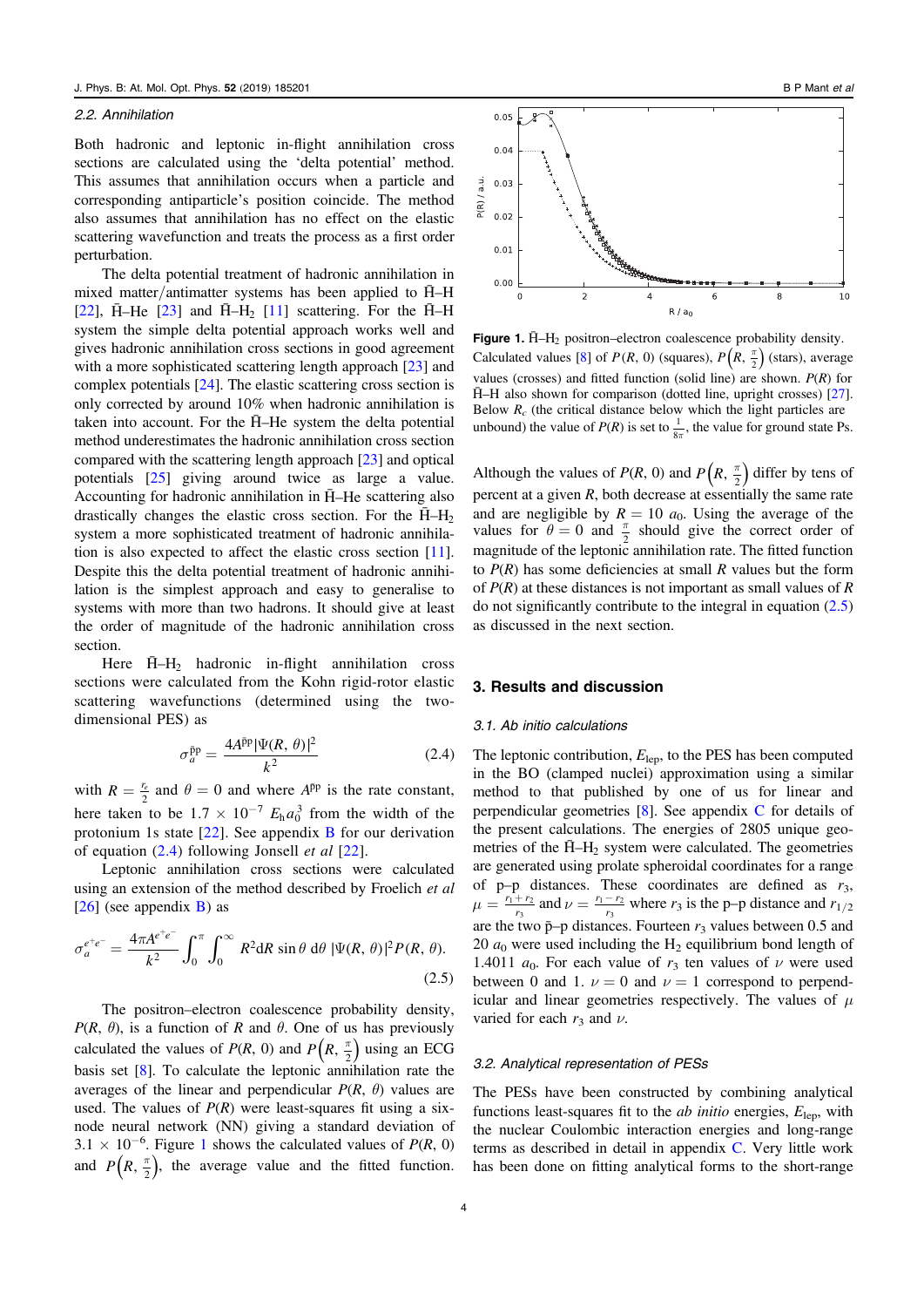<span id="page-5-0"></span>

Figure 2. Potential energy at barrier for two-(dashed line) and three-**Figure 2.** Potential energy at barrier for two-(aashed line) and three-<br>(solid line) dimensional PES fits and *ab initio* data points;  $\theta = 90^\circ$ .<br>dimensional PES fit  $\theta = 90^\circ$  (top curve),  $85^\circ$  80°, 75°, 70

potentials of mixed matter/antimatter systems. For this reason a NN approach [[28,](#page-14-0) [29](#page-14-0)] which is capable of fitting any shape of potential was used for the short-range interactions. For asymptotic geometries, functional forms based on long-range dispersion energy formulas were used.

3.2.1. Two-dimensional PES. The leptonic energies of 293 geometries with the p–p distance fixed at 1.4011  $a_0$  were fit using a two-dimensional NN. All geometries were equally weighted. The fit was carried out using 12 symmetrically unique nodes with 49 independent parameters. For the best fit a standard deviation of 0.036 m*E*<sup>h</sup> was obtained although achieving similar accuracy with different starting parameters is straightforward. The largest discrepancy between an ab initio energy and the fitted surface was 0.12 m*E*h.

The complete functional form of the two-dimensional  $\bar{H}-H_2$  PES, including the nuclear Coulombic interaction energies and long-range terms (equation  $(4.25)$  $(4.25)$  $(4.25)$  in appendix [C](#page-11-0)) gives a root mean square (rms) error to the ab initio energies of 0.031 m $E_h$  with a maximum deviation of 0.12 m $E_h$ .

For the linear geometry the potential is attractive at all distances. For the perpendicular geometry there is a barrier at around 2.5  $a_0$  followed by a local minimum of  $\approx$ 1 m $E_h$  depth at 3.8  $a_0$ , as shown in figure 2. The maximum of this barrier is still below the separated atom–molecule energy however. The reason for the barrier at perpendicular geometries and lack of one for linear geometries was discussed previously [[8](#page-13-0)]. Cuts through the full PES are given in figure 3 showing how the barrier decreases as the angle is lowered. There are no classically forbidden regions in the two-dimensional PES.

3.2.2. Three-dimensional PES. The leptonic energies of all 2805 *ab initio* data points were fit using a NN. All geometries were again equally weighted. The best 24-node fit (with 121 independent parameters) determined an analytical function  $V_{NN}(r_1, r_2, r_3)$  which gave a standard deviation of 0.44 m $E_h$ with a maximum deviation of 4.63 m*E*h. The worst agreement between the fit and data was found to occur for high leptonic energies where the antiproton is close to one or both of the protons. In this case the potential energy is dominated by the



dimensional PES fit.  $\theta = 90^\circ$  (top curve), 85°, 80°, 75°, 70° and 65° shown.

Coulombic interaction of the nuclei and so the disagreement is less important at these geometries.

After carrying out this fit, 79 additional *ab initio* data points became available. Rather than include these in the fit it was decided to use them as a check of the fitted NN. The additional data contained 77 points with all the nuclei within 6  $a_0$  of each other. The other two geometries were Pn-H type with the  $\bar{p}$  close to one of the protons (0.5 and 0.6  $a_0$ ) but over 20  $a_0$  away from the other proton. The rms error for the NN fit to these points was 1.98 m*E*h. The largest discrepancy was for one of the Pn-H geometries at 16.01 m*E*h. Such a large difference between the fit and *ab initio* energy for this geometry is expected since so few of the initial data set contained this type of geometry. The next largest difference between the fit and data was then 2.25 m*E*<sup>h</sup> at a geometry with high leptonic energy.

The combined function, including the nuclear Coulombic interaction energies and long-range terms, equation ([4.31](#page-13-0)) in appendix [C,](#page-11-0) gives a rms error of 0.43 m $E<sub>h</sub>$  for the 2805 data points used in the fit.

The barrier for perpendicular geometries is shown in figure 2. The three-dimensional fit has too high a barrier with the potential energy higher than the separated atom and molecule. The barrier is only too high by a few tenths of a millihartree however and since it decreases as the  $\bar{H}$ –H<sub>2</sub> angle becomes more linear, it should not seriously affect scattering calculations.

Figure [4](#page-6-0) shows the barrier for different p–p distances. To fit all of the curves into one plot,  $V_{\text{PEC}}(r) + E_{\text{H}}$  was subtracted from the total energy for each p-p distance shown. As the p–p distance is decreased the barrier increases. This is expected since for the  $\bar{H}$ –He system there is a barrier of around  $0.3 \text{ m}E_h$  at approximately the same distance [[30](#page-14-0)]. The leptonic energy for  $H_2$  approaches that of He as the p-p distance is shortened. It follows that for small p–p distances the barrier should be of a similar height. For small values of  $r$ the potential energy increases as  $R$  decreases from  $7$  to around 5.5  $a_0$ . This is an artefact of the fitted PES due to the limited accuracy of the NN fit. This is also responsible for the shape of the potential for all r between  $R = 7-9$   $a_0$  where the shortrange NN fit is switched to the long-range  $\overline{H}-H_2$  form. This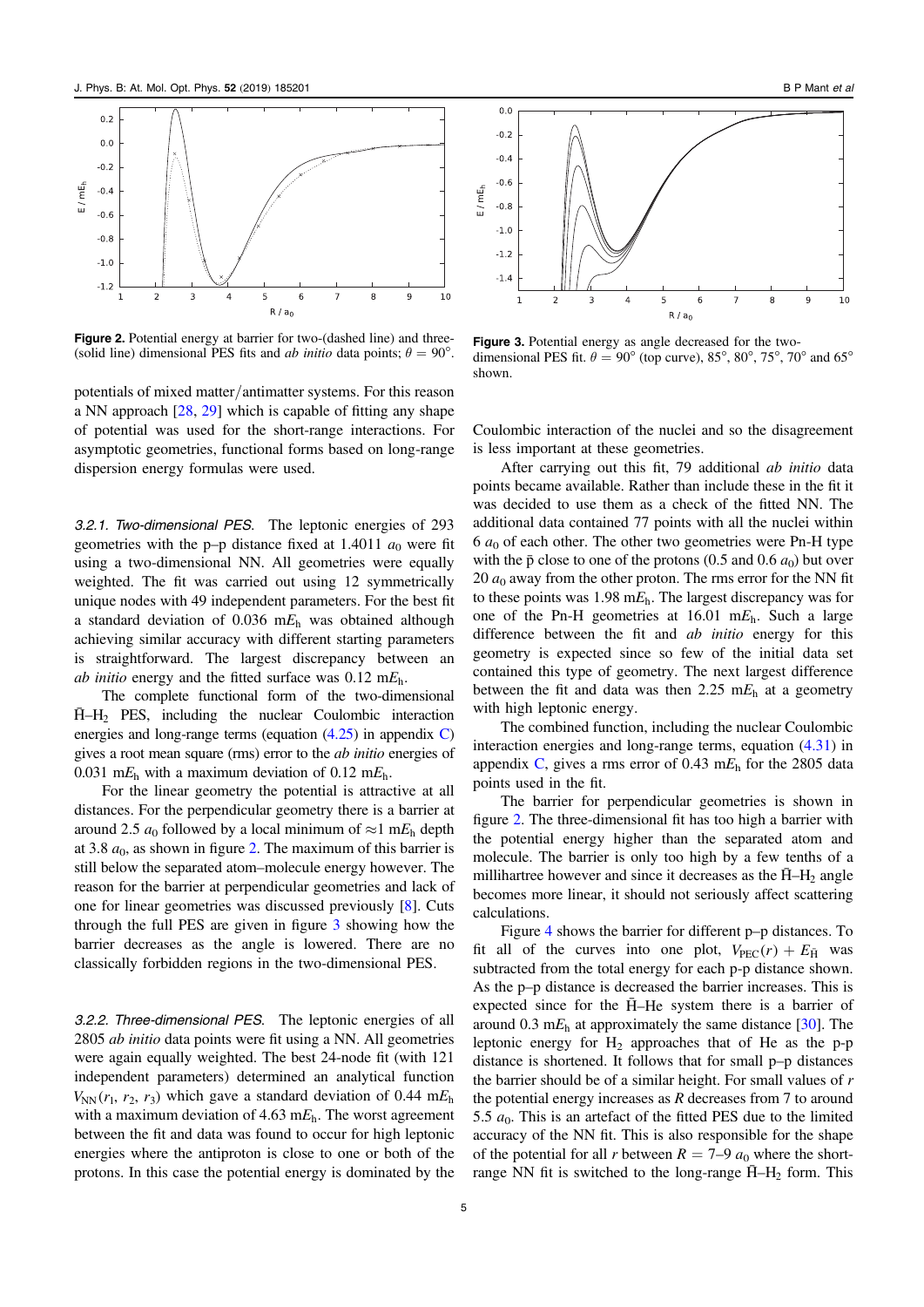<span id="page-6-0"></span>

Figure 4. Potential energy at barrier as p–p distance increased for three-dimensional PES fit. p–p distances of 0.5 (top curve), 1.0, 1.4011, 2 and 3  $a_0$  shown.  $V_{\text{PEC}}(r) + E_{\overline{H}}$  has been subtracted from total energy to fit all curves in one plot.



Figure 5. Difference plot for the two- and three-dimensional PESs in Jacobi coordinates.

was not present for the two-dimensional fit (see figure [3](#page-5-0)) as the short-range NN function is more accurate. This is not a serious problem however as for these  $r$  values the total energy is higher than the isolated  $H_2 + \bar{H}$  equilibrium energy by at least 36 m $E_h$  (for  $r = 2.0 a_0$ ) and thus will not affect lowenergy scattering calculations.

Another comparison of the two- and three-dimensional PES fits is shown in figure 5 which shows the differences between the surfaces in Jacobi coordinates. The largest differences coincide with the Coulombic singularities where, as discussed, the NN fit is least accurate. The region around the barrier for perpendicular geometries also shows larger differences. For small and large  $R$  distances the agreement between the surfaces is better.

#### 3.3. Elastic and inelastic scattering

A suitable two-dimensional Gaussian basis set for the  $\overline{H}-H_2$ S-matrix Kohn variational scattering calculations was found by checking the convergence of low-energy elastic scattering using the two-dimensional PES. The parameters for the converged basis are given in table 1. The total energy of the scattering calculation is also required to place the basis set. However it was found that the basis generated with the lowest and highest energies considered for elastic scattering were almost identical and gave elastic cross sections at a given energy in agreement to four significant figures. This is due to the energies of interest being low and the potential being very attractive so that the optimum basis is essentially insensitive to the scattering energy.

**Table 1.** Parameters to generate basis for  $\overline{H} - H_2$  scattering.

| Parameter                   | Value                      |  |  |  |
|-----------------------------|----------------------------|--|--|--|
| $\theta_{\rm R}$            | 0.01 radians               |  |  |  |
| $C_R$                       | 0.30                       |  |  |  |
| $S_{\scriptscriptstyle{R}}$ | 0.70                       |  |  |  |
| $S_{R}$ tol                 | 0.05                       |  |  |  |
| $\alpha_{\min}^R$           | 1.00 $a_0^{-2}$            |  |  |  |
| $R_{\min}$                  | $1 \times 10^{-5} a_0$     |  |  |  |
| $R_{\rm max}$               | 10.0 $a_0$                 |  |  |  |
| $C_{\theta}$                | 0.05                       |  |  |  |
| $S_{\theta}$                | 0.90                       |  |  |  |
| $S_{\theta\mathrm{tol}}$    | 0.05                       |  |  |  |
| $\alpha_{\min}^{\theta}$    | $1.00$ radians $^{-}$      |  |  |  |
| $\theta_{\rm min}$          | $1 \times 10^{-6}$ radians |  |  |  |
|                             | $\pi$ radians              |  |  |  |

Table 2.  $\bar{H}$ – $H_2$  elastic scattering results at selected energies.

| Energy/ $Eh$        | Phase shift, $\delta$   | Elastic cross section, $\sigma_{\text{elastic}}/a_0^2$ |
|---------------------|-------------------------|--------------------------------------------------------|
| $1 \times 10^{-10}$ | $-5.883 \times 10^{-3}$ | 1776                                                   |
| $1 \times 10^{-9}$  | $-1.860 \times 10^{-2}$ | 1776                                                   |
| $1 \times 10^{-8}$  | $-5.883 \times 10^{-2}$ | 1774                                                   |
| $1 \times 10^{-7}$  | $-1.860 \times 10^{-1}$ | 1755                                                   |
| $1 \times 10^{-6}$  | $-5.840 \times 10^{-1}$ | 1560                                                   |
| $1 \times 10^{-5}$  | $1.437 \times 10^{0}$   | 504.2                                                  |
| $1 \times 10^{-4}$  | $-9.609 \times 10^{-1}$ | 34.49                                                  |
| $1 \times 10^{-3}$  | $1.086 \times 10^{0}$   | 4.017                                                  |

The parameters of table 1 gave a basis consisting of 12617 two-dimensional Gaussian functions with 98% of these having  $R_i < 2$  a<sub>0</sub>. The basis function locations are shown in figures S1 and S2 in the supplementary information available online at [stacks.iop.org](http://stacks.iop.org/JPB/52/185201/mmedia)/JPB/52/185201/mmedia. The density of functions is greatest around the two Coulomb singularities at  $R = r_e/2 = 0.70055 a_0$ ,  $\theta = 0$  and  $\pi$ . At and above  $R = 4$  a<sub>0</sub> the exponents of the functions in both coordinates take their minimum values and the Gaussians are then equally spaced.

The SKVP elastic scattering calculations were carried out for total angular momentum  $J = 0$  using the Hamiltonian of equation  $(2.1)$  $(2.1)$  $(2.1)$ . This should give a good approximation to the total elastic cross section at the low energies considered. The reduced mass of the atom and molecule,  $\mu$  in equation ([2.1](#page-2-0)) was set to  $\frac{2}{3}m_p$  where  $m_p$  is the proton mass. The reduced mass of H<sub>2</sub> was set to  $\mu_r = \frac{1}{2}m_p$  and its bond length set to  $r_e = 1.4011 a_0$ . The cut-off function,  $f(R)$ , of equation ([4.6](#page-10-0)) in appendix  $\bf{A}$  $\bf{A}$  $\bf{A}$  was used for the incoming and outgoing functions in equation ([4.5](#page-10-0)) with  $r_0 = 8.0$  and  $p = 8.0$ . With these parameters the incoming and outgoing functions are cut-off at around  $R = 8$  a<sub>0</sub> but the details of the cut-off function are not important. For example using  $r_0 = 7.0 a_0$  and  $p = 7.0$  changed the elastic scattering phase shift by less than 1%. This is also indirect evidence that the basis set is sufficiently large to give a converged calculation [[15](#page-14-0)].

The elastic scattering phase shifts and cross sections for  $\overline{H}-H_2$  at selected energies are shown in table 2. A plot of the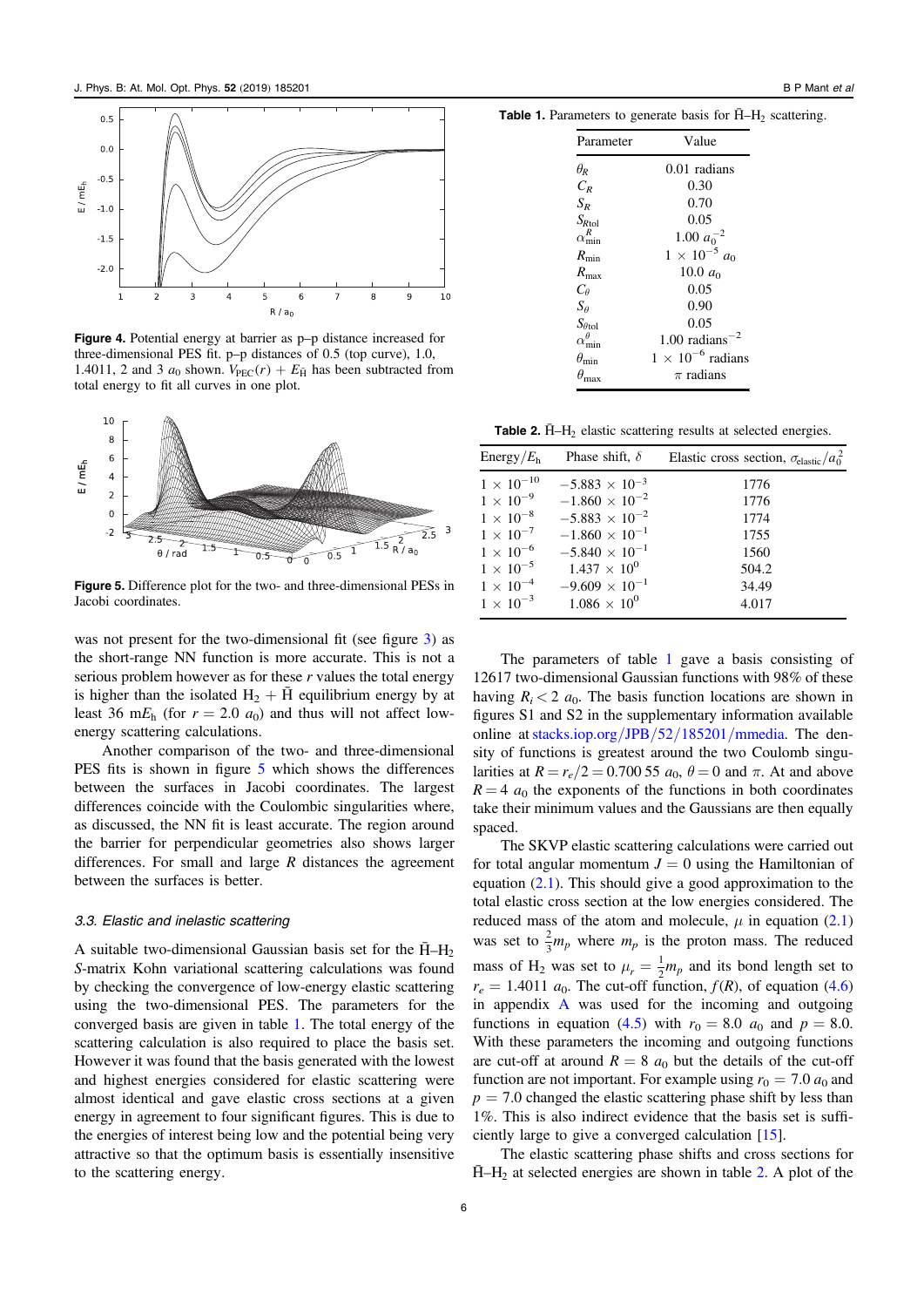

**Figure 6.** Variation of  $\bar{H}$ – $H_2$  elastic scattering cross section with energy, calculated using two-dimensional PES. Calculated cross sections (crosses) interpolated using fifth order polynomial fit to phase shifts (figure S3 in the supplementary information) above  $1 \times 10^{-7} E_{\rm h}$ .

phase shifts (modulo  $\pi$  adjusted) at different values of k is shown in figure S3 in the Supplementary Information where a fifth order polynomial has been fit to the data. The calculated phase shifts vary smoothly as k increases. A plot of the elastic scattering cross sections is shown in figure 6. At low energies the elastic cross section becomes constant as expected from threshold laws [[31](#page-14-0)]. The cross section falls to zero when the phase shift passes through zero. The limiting elastic cross section for low energies is 1776  $a_0^2$  corresponding to a scattering length of 11.89  $a_0$ .

The results here can be compared with previous work. Gregory and Armour calculated the limiting elastic cross section to be 4801  $a_0^2$  giving a scattering length of 19.5  $a_0$ . They state that there was a 16% variation in the phase shift when nonlinear parameters in their basis set were changed. The limiting cross section calculated here is two or three times smaller. The difference in values could be due to the PES used. Gregory and Armour used *ab initio* energies calculated using a quantum Monte-Carlo method and are expected to be correct to 10–100  $\mu E_h$ . The PES used here was fit to *ab initio* energies expected to be accurate to a few  $\mu E_h$ . Despite this the cross sections are in fair agreement, especially compared to  $\bar{H}$ –He elastic scattering where small changes in the PEC resulted in very large differences in the elastic cross section [[32](#page-14-0)]. The calculations of Sultanov et al gave a limiting elastic cross section of 9470  $a_0^2$  giving a scattering length of 27.5  $a_0$ . This is a larger disagreement with the calculations here. The PES used by Sultanov et al was constructed by adding two  $H-H$  PECs which is less accurate (by millihartrees) than the PESs used here and by Armour and Gregory.

Elastic rigid-rotor scattering was also carried out using the three-dimensional  $\overline{H} - H_2$  PES with  $r_3 = r$  fixed at the equilibrium value for H<sub>2</sub> in  $V(r_1, r_2, r_3)$ . This allows a test of the sensitivity of the computed cross sections to changes in the PES by comparing the results with those of the twodimensional PES. The Gaussian basis set constructed for the two-dimensional surface was used with the same parameters for the Kohn calculation. The elastic scattering phase shifts





**Figure 7.** Variation of  $\bar{H}$ – $H_2$  elastic scattering cross sections with energy, calculated using two- (dashed line) and three-dimensional (solid line) PES. For both sets of data a fifth order polynomial fit to phase shifts above  $1 \times 10^{-7}$   $E_h$  was used to plot cross sections with calculated values given by crosses (figure S4 in the supplementary information).

for the two- and three-dimensional PESs are compared in figure S4 in the Supplementary Information where again the phase shifts were fitted to fifth order polynomials. The elastic scattering cross sections for the two- and three-dimensional PES are compared in figure 7. The limiting elastic cross section for the full three-dimensional surface is 3067  $a_0^2$ giving a scattering length of 15.62  $a_0$ . From figure 7 it can be seen that the behaviour of both cross sections with increasing energy is qualitatively similar. The agreement between the two- and three-dimensional surface is reasonable. The threedimensional PES gives a rms error of 0.29 m $E_h$  for the ab initio energies used to fit the two-dimensional PES which has a rms error of 0.031 m $E_h$ . Thus an order of magnitude increase in the error in the PES changes the computed limiting elastic cross section by less than a factor of two.

The sensitivity of the elastic cross sections for the threedimensional surface with respect to small changes in the PES was also investigated. It was found that small changes, such as changing the parameters of the switching function between the short-range and long-range forms, did not cause significant changes to the cross sections. For example changing s from 8 to 15  $a_0$  in equation ([4.31](#page-13-0)) of appendix [C](#page-11-0) so that the NN is used out to a longer distance gave a less than  $1\%$ change in the elastic cross section. This is in contrast to  $\bar{H}$ –He scattering where small changes in how the BO potential energy curve was interpolated led to large changes in the elastic and annihilation cross sections [[32](#page-14-0)].

For the higher energies considered rotationally inelastic scattering channels (that is, collisions where the molecule's rotational state can change) are open. As the  $H_2$  molecule is homonuclear, only  $\Delta j = \pm 2$  transitions are possible. For total angular momentum,  $J = 0$ , only even j states can be accessed from  $j = 0$ , corresponding to para-hydrogen molecules. The  $j = 2$  rotational state has an energy of 1.66 × 10<sup>-3</sup>  $E_h$  and is open for scattering energies at and above this. For two rotational states the S-matrix is a  $2 \times 2$  matrix. The S-matrix for inelastic scattering also contains results for  $j = 0 \rightarrow j' = 0$ and  $j = 2 \rightarrow j' = 2$  elastic scattering.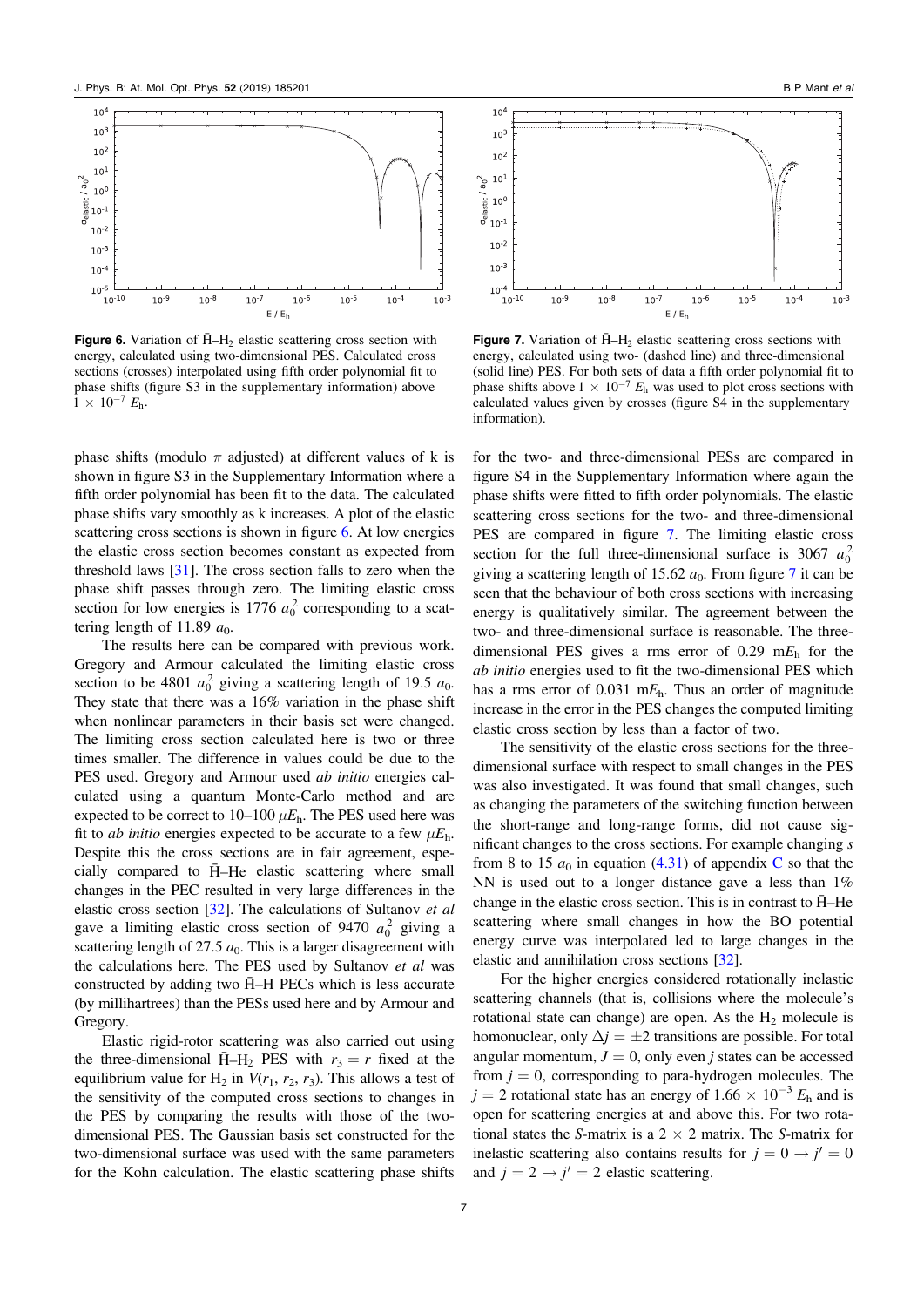<span id="page-8-0"></span>**Table 3.**  $\bar{H}$ – $H_2$  inelastic scattering results. Cross sections given in  $a_0^2$ .  $|S_{0\leftarrow 2}|^2$  probabilities are the same as those of  $|S_{2\leftarrow 0}|^2$  to three significant figures.

| Energy/m $E_h$ | $ S_{0} - 0 ^2$       | $\sigma_{\rm el\, 0\leftarrow 0}$ | $ S_{2\leftarrow 0} ^2$ | $\sigma_{\text{in 2}\leftarrow\text{0}}$ | $\sigma_{\text{in }0} \leftarrow 2$                                                                                                                       | $ S_{2\leftarrow 2} ^2$ | $\sigma_{\rm el}$ 2 $\leftarrow$ 2 |
|----------------|-----------------------|-----------------------------------|-------------------------|------------------------------------------|-----------------------------------------------------------------------------------------------------------------------------------------------------------|-------------------------|------------------------------------|
| 1.7            |                       |                                   |                         |                                          | $3.40 \times 10^{-1}$ $1.66 \times 10^{0}$ $6.62 \times 10^{-1}$ $4.99 \times 10^{-1}$ $4.81 \times 10^{0}$ $3.42 \times 10^{-1}$ $3.82 \times 10^{0}$    |                         |                                    |
| 2.0            |                       |                                   |                         |                                          | $1.66 \times 10^{-1}$ $1.27 \times 10^{0}$ $8.47 \times 10^{-1}$ $5.43 \times 10^{-1}$ $6.48 \times 10^{-1}$ $1.64 \times 10^{-1}$ $3.60 \times 10^{-1}$  |                         |                                    |
| 3.0            | $1.27 \times 10^{-1}$ |                                   |                         |                                          | $2.38 \times 10^{-1}$ $8.88 \times 10^{-1}$ $3.80 \times 10^{-1}$ $1.71 \times 10^{-1}$ $1.21 \times 10^{-1}$ $2.87 \times 10^{-1}$                       |                         |                                    |
| 4.0            | $1.01 \times 10^{0}$  |                                   |                         |                                          | $9.10 \times 10^{-1}$ $1.30 \times 10^{-4}$ $4.18 \times 10^{-5}$ $1.43 \times 10^{-5}$ $1.02 \times 10^{0}$ $2.81 \times 10^{-3}$                        |                         |                                    |
| 5.0            |                       |                                   |                         |                                          | $1.89 \times 10^{-1}$ $2.07 \times 10^{-1}$ $8.22 \times 10^{-1}$ $2.11 \times 10^{-1}$ $6.32 \times 10^{-2}$ $1.89 \times 10^{-1}$ $1.38 \times 10^{-1}$ |                         |                                    |

The same Gaussian basis set and parameters of the elastic calculation were used for the inelastic calculations. The twodimensional PES was used. The cross sections are calculated using equation  $(4.11)$  $(4.11)$  $(4.11)$  in appendix [A](#page-10-0) accounting for the degeneracy of the rotational state of the incoming scattering function. Table 3 shows the probabilities and cross sections for inelastic scattering. Note that the values of 1.01 and 1.02 for  $|S_{0 \leftarrow 0}|^2$  and  $|S_{2 \leftarrow 2}|^2$  respectively are greater than 1.00 due to numerical errors.

From table 3 it appears the rotational excitation and relaxation cross sections vary considerably with energy. For a scattering energy of 4.0 m*E*<sup>h</sup> the excitation and relaxation cross sections are very small. Calculations with smaller energy increments are needed to fully investigate these features.

Inelastic  $\bar{H}$ –H<sub>2</sub> scattering was also considered by Sultanov *et al* using a coupled-channel approach [[12](#page-14-0)]. Their results for rotational excitation from  $j = 0$  to  $j = 2$  and the corresponding relaxation process were reported for energies much closer to the  $j = 2$  threshold energy. For the energy which overlaps their range (1.7 m $E_h$ ) the  $\sigma_{\text{in2}\leftarrow 0}$  cross section here is around twenty times lower than their result. As discussed in the previous sections they used an approximate PES and  $H<sub>2</sub>$  rotational basis which seems to be inadequate for the  $\bar{H}-H_2$  system.

#### 3.4. Annihilation cross sections

An initial calculation of the hadronic annihilation cross section using the basis set generated with the parameters given in table [1](#page-6-0) gave a very small cross section. Gregory also found that using a basis set which was suitable to converge the elastic scattering cross section gave very small values for hadronic annihilation cross sections [[33](#page-14-0)]. The delta potential method relies on the Kohn wavefunction being able to accurately represent the short-range interaction between the antiproton and the protons, especially for geometries where the particles coincide. To improve the trial basis Gregory and Armour added further functions which were designed to model the analytical solutions for protonium in the spherical prolate coordinates used for the scattering calculation [[11](#page-14-0)]. This gave very large hadronic annihilation cross sections which at low energies behaved as  $\sigma_a^{\bar{p}p} = 4.68E^{-\frac{1}{2}}$ .

The low hadronic annihilation cross section calculated using the Gaussian basis set described above was suspected to be caused by the inability of the basis to accurately describe the scattering wavefunction where the antiproton coincides with one of the protons. The parameters used to place the



Figure 8.  $\overline{H}$ -H<sub>2</sub> hadronic annihilation cross section as a function of energy. At low energies  $\sigma_a^{\bar{p}p} = 0.0515E^{-\frac{1}{2}}$ .

Gaussians only partially took this into account. They were sufficient to generate a basis for a converged elastic cross section but not to give an accurate wavefunction where the antiproton is very close to the protons.

To improve the basis set, Gaussians were generated using different parameters. As the singularities occur at  $\theta = 0$  and  $\pi$ , (and  $R = \frac{re}{2} = 0.70055 a_0$ ) the effect of decreasing  $\theta_R$  on the hadronic annihilation cross section was investigated. As  $\theta_R$  is reduced the radial basis is generated closer to the singularity giving Gaussians with larger radial exponents and thus more basis functions. This was found to increase the hadronic annihilation cross section. The effect of increasing the  $C_R$ parameter was also investigated. Since the basis set was only required to be improved around the singularities, the value of  $C_R$  was only changed for Gaussians in the range  $R = 0.69$ –0.71  $a_0$  and set to 0.3 for all other R. Increasing  $C_R$ was also found to increase the hadronic annihilation cross section. Changing other parameters such as increasing  $S_R$  or  $C_{\theta}$ was not found to significantly increase the annihilation cross section. Around a 5% variation in the elastic cross section occurs as the basis is changed but the result is fairly stable.

The basis which gave the largest value of the annihilation cross section with  $\theta_R = 1 \times 10^{-6}$  and  $C_R = 0.9$  and all other parameters as given in table [1](#page-6-0) was used to calculate the annihilation cross section at different energies. Figure 8 shows the average value of the hadronic annihilation cross sections calculated at each proton for this basis. At low energies the cross section is given by  $\sigma_a^{\bar{p}p} = 0.051$   $5E^{-\frac{1}{2}}$ . This is two orders of magnitude lower than that calculated by Gregory and Armour of  $4.68E^{-\frac{1}{2}}$  [[11](#page-14-0)].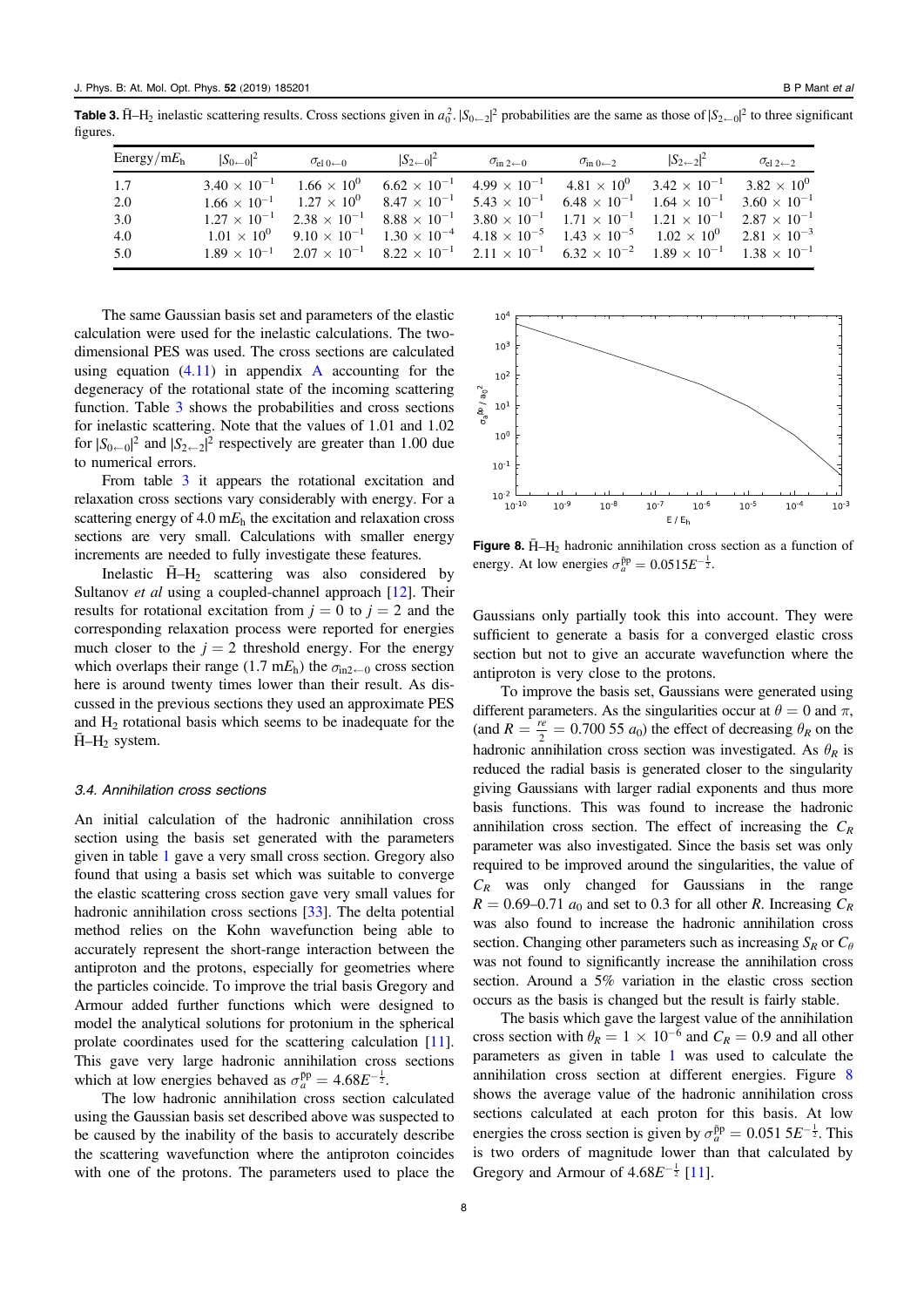<span id="page-9-0"></span>

**Figure 9.**  $\bar{H}$ –H<sub>2</sub> leptonic annihilation cross sections for the two-(solid line) and three-photon (dashed line) processes as energy is varied.

There are a number of reasons that suggest the hadronic annihilation cross sections calculated here are significantly too low. From test calculations the annihilation cross section does not appear to be converged with respect to the Gaussian basis set. Increasing the values of  $C_R$  continued to increase the cross section significantly. Increasing  $C_R$  further lead to difficulties in placing the Gaussian functions. The cross sections are also around a third of those of  $\overline{H}-H$  scattering which at low energies behave as  $\sigma_a^{\bar{p}p} \approx 0.14E^{-\frac{1}{2}}$  [[23](#page-14-0)]. From the appearance of the variationally calculated scattering wavefunctions it was seen that there is an increase in the magnitude of the wavefunction at positions where the antiproton coincides with the protons. Thus it appears that the Gaussian basis is reproducing approximately the correct shape of scattering wavefunction. The reason for the small hadronic annihilation cross sections calculated here is likely due to the delta potential method requiring very accurate wavefunctions at a single point. Although the Gaussian basis gives the correct overall shape, the actual amplitude of the wavefunction is too small at the Coulomb singularities.

The larger annihilation cross sections of Gregory and Armour seem likely to be more accurate than those calculated here and further work is needed to confirm their result. It appears that more specialist basis functions are required to account for the hadronic annihilation if treated using the Kohn method. Additional basis functions (such as those used by Gregory and Armour) are more difficult to implement than the Gaussian functions used here and are not as general. Further work is required to develop basis sets and methods to account for hadronic annihilation in a more general way for multidimensional systems such as  $\overline{H}$ –H<sub>2</sub>.

The scattering wavefunction used to compute the hadronic annihilation cross sections in figure [8](#page-8-0) was also used to compute leptonic annihilation cross sections. It was found that small values of  $R < 1.5$   $a_0$  did not significantly contribute to the leptonic cross section computed using equation ([2.5](#page-4-0)). Similarly the contribution from angles near  $\theta = 0$  and  $\pi$  was negligible. This suggests that unlike for hadronic annihilation, the leptonic cross section is much less dependent on the details of the scattering wavefunction when the antiproton is close to the protons. To test this, the basis set used for elastic scattering was also used to compute the leptonic annihilation cross section. The values for the two bases differed by 8%. The leptonic cross sections are thus much less sensitive to the details of the scattering wavefunction where the antiproton coincides with one of the protons.

The leptonic annihilation cross sections for two-photon and three-photon annihilation are shown in figure 9. At low energies the cross sections are given by  $7.3 \times 10^{-5} E^{-\frac{1}{2}}$  for two-photon annihilation and  $6.4 \times 10^{-8} E^{-\frac{1}{2}}$  for three-photon annihilation. These values are around twice as large as those calculated for the  $\bar{H}$ –H system [[26](#page-14-0)]. The reason for the larger leptonic annihilation cross sections is the larger values of  $P(R)$ for  $\bar{H}$ –H<sub>2</sub> with two electrons compared to  $\bar{H}$ –H. Repeating the calculation using  $P(R)$  for the  $\overline{H}-H$  system [[27](#page-14-0)] gave leptonic annihilation cross sections to within  $10\%$  of those for  $\overline{H}-H$ .

It was pointed out by Froelich et al that if the leptonic annihilation is not a negligible channel then the BO approximation will break down as the leptons will no longer provide the potential for the hadrons [[26](#page-14-0)]. However  $\bar{H}$ –H<sub>2</sub> leptonic annihilation occurs with a very small probability and so the BO approximation should still be reliable.

#### 3.5. Three-dimensional elastic scattering calculations

We attempted to carry out low-energy three-dimensional  $\bar{H}-H_2$  elastic scattering using the three-dimensional PES, that is with the  $r$  coordinate free to vary and  $H_2$  vibrational basis functions up to  $v = 2$ . However no indications of convergence were observed. There are no barriers in the  $\overline{H}-H_2$  PES and the adiabatic reaction to form  $\text{PsH} + \text{Pn}$  can occur even in the limit of zero collision energy. It is thus unlikely that a calculation not accounting for this reaction can be converged. The situation is similar to that described by Soldán et al for vibrationally inelastic collisions in the Na + Na<sub>2</sub> system [[34](#page-14-0)]. In this case the Na atom can insert between the atoms in  $Na<sub>2</sub>$ . A full reactive calculation was required to calculate the inelastic cross-sections.

#### 4. Conclusions

We have carried out *ab initio* calculations of the leptonic energies for the  $\bar{H}$ –H<sub>2</sub> system within the BO approximation using a basis set of ECG functions. Energies were calculated at over 2800 geometries of the system. We have fit analytical functional forms to the ab initio energies to construct twodimensional and three-dimensional PESs, the first to be published for this system. The two-dimensional surface should be useful to develop and test scattering methods for the  $\bar{H}$ – $H_2$  system. The three-dimensional PES should be of use for preliminary treatments of  $\overline{H}-H_2$  reactive scattering calculations. Further ab initio calculations for Pn-PsH type geometries would be useful to include in the future.

We have carried out scattering calculations using the S-matrix Kohn variational method, treating the molecule as a rigid rotor and employing a basis set of two-dimensional Gaussian functions. These functions were placed to ensure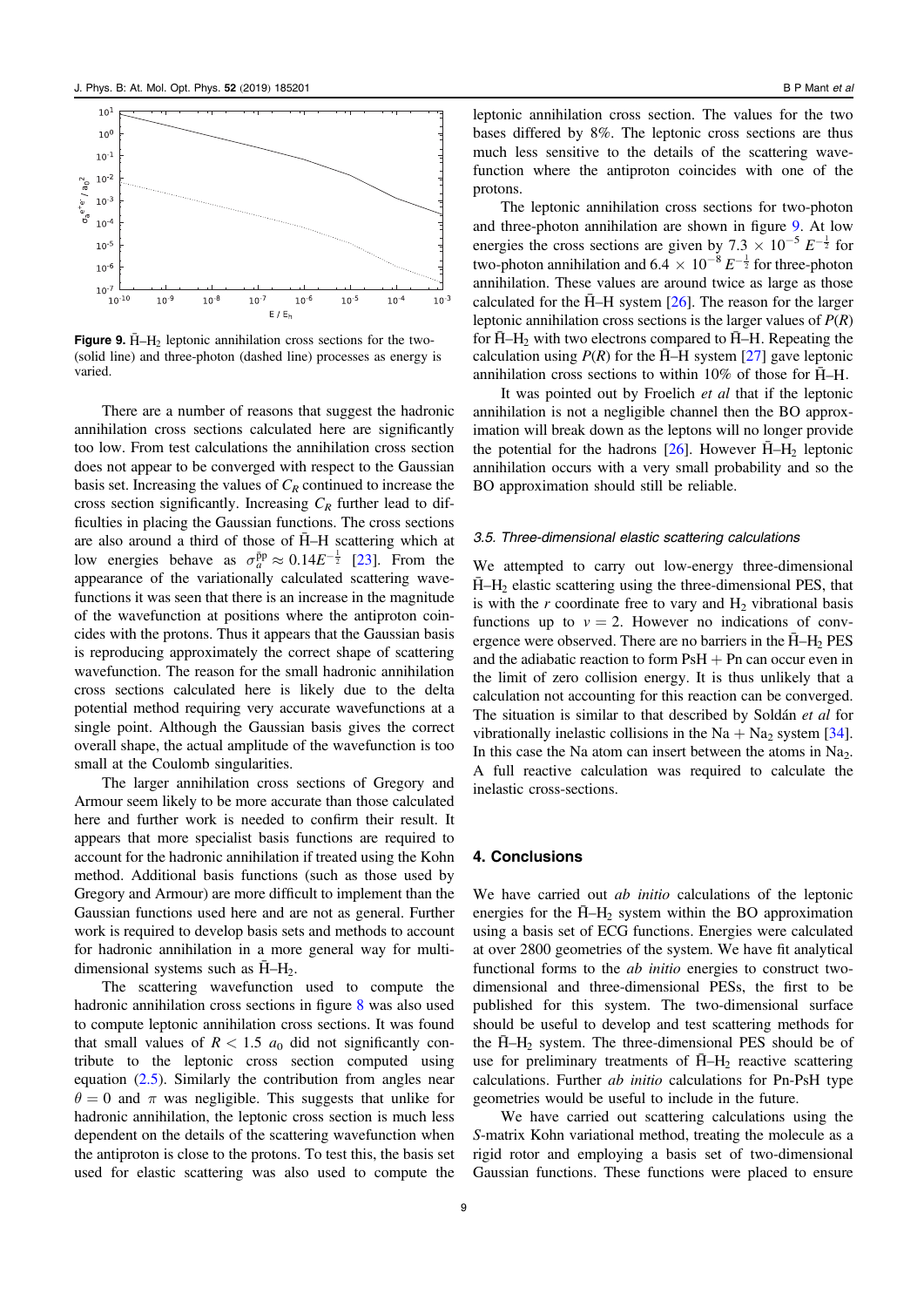<span id="page-10-0"></span>sufficient overlap with neighbouring functions and with exponents tailored to the potential.

Elastic scattering calculations using the two-dimensional PES gave low-energy limiting elastic cross sections in fair agreement with those calculated by Gregory and Armour [[11](#page-14-0)] but with a large discrepancy with those of Sultanov *et al* [[12](#page-14-0)]. Elastic scattering cross sections computed using the threedimensional PES (with fixed H–H distance) were less than a factor of two different than the two-dimensional surface. Cross sections for rotational excitation and quenching seem to show a complicated structure.

Hadronic annihilation cross sections were computed from the variational scattering wavefunctions but were not converged despite improving the basis set. The cross sections for this process computed here are two orders of magnitude smaller than those of Gregory and Armour [[11](#page-14-0)]. This appears to be due to the Gaussian basis functions not properly accounting for the proton–antiproton interaction at close distances. We have carried out the first calculation of leptonic annihilation for the  $\bar{H}$ –H<sub>2</sub> system. The cross section for this process is around twice that for the  $H-H$  system but still remains small.

Further scattering calculations for the  $\overline{H}-H_2$  system are needed to take into account reactive channels and it appears that a three-dimensional scattering calculation can only be carried out with reaction included. The reaction to form Pn + PsH could possibly be treated on the ground state BO PES but other reactions such as  $Pn + Ps + H$  are open even at zero collision energy, so ultimately a non-adiabatic method may be required to obtain accurate cross sections.

The *ab initio* energies and fitted two-dimensional and three-dimensional PESs (the latter in the form of FORTRAN subroutines) and figures S1–4 mentioned in the text are available as electronic supplementary information.

#### Acknowledgments

We are grateful for helpful discussions with Edward Armour, Martin Plummer and Gleb Gribakin. This work was supported by the UK Engineering and Physical Sciences Research Council (EPSRC) via a Doctoral Training Account studentship for BPM, grant number EP/K502960/1. The contribution of KS was financed by the statutory activity subsidy from the Polish Ministry of Science and Higher Education for the Faculty of Chemistry of Wrocław University of Science and Technology (contract number 0401/0121/18). We thank the EPSRC-funded CCPQ consortium and the Royal Society of Chemistry for further financial support. We also thank the referees for their comments on the manuscript.

The scattering calculations were performed using the Maxwell High Performance Computing Cluster of the University of Aberdeen IT Service ([www.abdn.ac.uk](http://www.abdn.ac.uk/staffnet/research/research-computing)/staffnet/ research/[research-computing](http://www.abdn.ac.uk/staffnet/research/research-computing)), provided by Dell Inc. and supported by Alces Software.

This paper is dedicated to the memory of John H Binks (1932–2011).

#### Appendix A. S-matrix Kohn variational quantum scattering

The S-matrix is given within the S-matrix Kohn variational principle (SKVP) approach [[15,](#page-14-0) [16](#page-14-0)] as

$$
\mathbf{S} = \frac{i}{\hbar} (\mathbf{B} - \mathbf{C}^T (\mathbf{B}^*)^{-1} \mathbf{C}). \tag{4.1}
$$

The matrices **S**, **B** and C are square matrices with dimension of the number of open channels. **B** and  $C$  are given by

$$
\mathbf{B} = \mathbf{M}_{0,0} - \mathbf{M}_0^T \cdot \mathbf{M}^{-1} \cdot \mathbf{M}_0, \tag{4.2}
$$

$$
\mathbf{C} = \mathbf{M}_{1,0} - \mathbf{M}_0^{*T} \cdot \mathbf{M}^{-1} \cdot \mathbf{M}_0. \tag{4.3}
$$

Each 'M' matrix involves elements of the Hamiltonian and the basis functions used. The general form of the integrals for the Kohn method applied to rigid-rotor scattering is

$$
\int_0^\infty \int_0^\pi R^2 \sin \theta \, d\theta \, dR \, \frac{u(R, \theta)}{R} |\hat{H} - E| \frac{u'(R, \theta)}{R}, \quad (4.4)
$$

where the  $u$  functions are either a Gaussian basis function (see section [2.1](#page-2-0)) or an incoming or outgoing channel function. Division of the basis functions by  $R$  is convenient as it removes  $R^2$  terms in the volume element. Note that following Zhang *et al* the bra is not complex conjugated [[15](#page-14-0)]. For each energetically open channel there are incoming and outgoing scattering functions:

$$
u_{0j}(R,\,\theta)/R = v_j^{-\frac{1}{2}}f(R)(-ik_jR)h_l^{(2)}(k_jR)P_j(\cos\theta)/R,\tag{4.5}
$$

where  $j$  indicates the rotational channel which has internal energy  $\epsilon_j$  and orbital angular momentum *l.*  $h_l^{(2)}(k_j R)$  is a spherical Hankel function [[35](#page-14-0)]. The wavevector  $k =$  $\frac{2\mu(E - \epsilon_j)}{\hbar^2}$  where *E* is the total energy. The function  $f(R)$  is a cut-off function for which  $f(0) = 0$  and  $f(R)_{R\to\infty} = 1$ . It is included so that  $u_{0i}(0, \theta) = 0$ , which is required to keep  $u_{0j}(R, \theta)/R$  finite at  $R = 0$ . In applications we have used

$$
f(R) = e^{-(r_0/R)^p},
$$
\n(4.6)

where  $r_0$  controls where the function cuts-off and p determines how quickly this occurs. In the applications described in the next sections we have used  $r_0 = 8.0$  and  $p = 8.0$ . The factor  $v^{-\frac{1}{2}}$  where  $v = \frac{\hbar k}{\mu}$  normalises the flux to unity which is necessary in order for the S-matrix to be unitary. The corresponding outgoing functions are  $u_{1j} = u_{0j}^*$ .

Elements of the  $M<sub>0.0</sub>$  and  $M<sub>1.0</sub>$  matrices involve incoming and outgoing channel functions and are given by

$$
(\mathbf{M}_{0,0})_{j,j'} = \langle u_{0j}(R,\,\theta) \big/ R \,|\hat{H} - E|u_{0j'}(R,\,\theta) \big/ R \rangle, \qquad (4.7)
$$

$$
(\mathbf{M}_{1,0})_{j,j'} = \langle u_{1j}(R,\,\theta) \big/ R \,|\hat{H} - E|u_{0j'}(R,\,\theta) \big/ R \rangle. \tag{4.8}
$$

 $M<sub>0</sub>$  is a rectangular matrix with width of the number of open channels and length of the number of basis functions. Elements of this matrix involve incoming channel functions and each of the basis functions (indexed by the subscript  $n$ ) and are given by

$$
(\mathbf{M}_0)_{n,j} = \langle u_n(R,\,\theta) \big/ R \,|\hat{H} - E|u_{0j}(R,\,\theta) \big/ R \rangle. \tag{4.9}
$$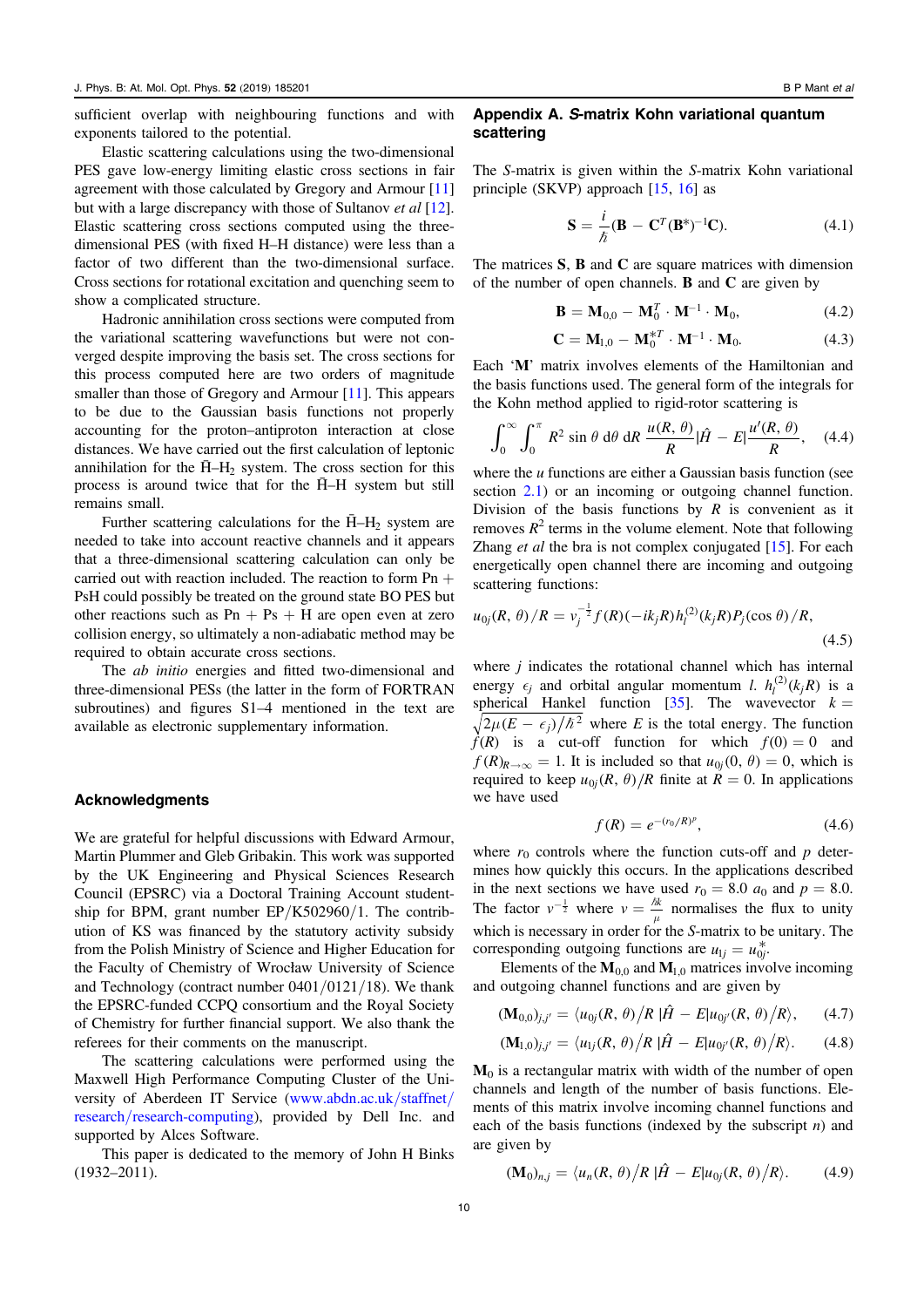<span id="page-11-0"></span>The M matrix is a 'large' matrix consisting of elements between the basis functions:

$$
(\mathbf{M})_{n,n'} = \langle u_n(R,\,\theta)/R\,|\hat{H}-E|u_{n'}(R,\,\theta)/R\rangle. \qquad (4.10)
$$

The integrals required were evaluated either analytically or numerically using Legendre and Laguerre–Gaussian quadrature.

From the S-matrix the scattering cross section is given by [[36](#page-14-0)]

$$
\sigma(E)_{j',j} = \frac{\pi}{k_j^2} (2j+1)^{-1} \sum_{J=0}^{\infty} (2J+1) |S_{j',j}^J - \delta_{j',j}|^2.
$$
 (4.11)

#### Appendix B. Annihilation

Following Jonsell et al [[22](#page-14-0)] the hadronic annihilation rate is given by

$$
\lambda_a^{\bar{p}p} = A^{\bar{p}p} \langle \Psi(R, \theta) | \delta(\mathbf{r}_1) + \delta(\mathbf{r}_2) | \Psi(R, \theta) \rangle \n= A^{\bar{p}p} \Big( |\Psi(\frac{r_e}{2}, 0)|^2 + |\Psi(\frac{r_e}{2}, \pi)|^2 \Big),
$$
\n(4.12)

where  $r_1$  and  $r_2$  are the position vectors of the antiproton relative to proton 1 and 2 and  $A^{p}$ <sup>p</sup> is the rate constant. The real form of the scattering wavefunction,  $\Psi(R, \theta)$ , is obtained from the complex Kohn wavefunction by multiplying by  $\frac{1}{2i}e^{-i\delta}$  $rac{1}{2i}e^{-i\delta}$ .

The rate for annihilation depends on the flux and thus the normalisation of the scattering wavefunction. The cross section is related to the rate and the flux,  $F$ , by  $[22]$  $[22]$  $[22]$ 

$$
\sigma_a^{\bar{p}p} = \frac{\lambda_a^{\bar{p}p}}{F}.\tag{4.13}
$$

The flux is related to the normalisation of the asymptotic scattering wavefunction and is derived by making use of the plane wave boundary conditions. From equation  $(4.5)$  $(4.5)$  $(4.5)$  the asymptotic form of the incoming,  $J = 0$  elastic scattering wavefunction is given by

$$
u_{00}(R,\,\theta)/R_{R\to\infty} = v_0^{-\frac{1}{2}}e^{-ik_0R}\frac{1}{\sqrt{2}}\,/R,\tag{4.14}
$$

where the factor of  $\frac{1}{\sqrt{2}}$  comes from the normalisation of the Legendre polynomial angular term. By comparing with plane wave boundary conditions the flux is given as  $F = \frac{k^2}{2}$  $\frac{2}{2}$ .

The  $\bar{H}$ –H<sub>2</sub> hadronic annihilation cross section is thus given by

$$
\sigma_a^{\bar{p}p} = \frac{\lambda_a^{\bar{p}p}}{F} = \frac{2A^{\bar{p}p} \left( |\Psi(\frac{r_c}{2}, 0)|^2 + |\Psi(\frac{r_c}{2}, \pi)|^2 \right)}{k^2} = \frac{4A^{\bar{p}p} |\Psi(\frac{r_c}{2}, 0)|^2}{k^2},
$$
\n(4.15)

where the symmetry of the scattering function around  $\theta = \frac{\pi}{2}$ is used giving a further factor of 2.

Within the BO approximation the leptonic annihilation rate is

$$
\lambda_a^{e^+e^-} = A^{e^+e^-} \int dV_{\mathbf{R}} |\Psi(R, \theta)|^2 P(R, \theta), \tag{4.16}
$$

where the rate constant  $A^{e^+e^-}$  is obtained from the width of the positronium 1s state giving  $A_{+}^{e^{+}e^{-}} = 4.86 \times 10^{-6} E_{h} a_{0}^{3}$  for

para-positronium and  $A_{-}^{e^+e^-} = 4.28 \times 10^{-9} E_h a_0^3$  for orthopositronium [[26](#page-14-0)].

The full expression for the leptonic annihilation rate is given by

$$
\lambda_a^{e^+e^-} = A^{e^+e^-} 2\pi \int_0^{\pi} \int_0^{\infty} R^2 dR \sin \theta \ d\theta \ |\Psi(R, \theta)|^2 P(R, \theta),\tag{4.17}
$$

where the factor of  $2\pi$  comes from angular integration over the polar azimuthal angle  $\phi$ . The cross section is calculated by dividing the annihilation rate by the flux,  $F$ , as for hadronic annihilation scattering.

#### Appendix C. Potential energy surfaces

#### C.1. Ab initio calculations

The leptonic Schrödinger equation

$$
\hat{H}_{\text{lep}}\Psi_{\text{lep}} = E_{\text{lep}}\Psi_{\text{lep}},\tag{4.18}
$$

where  $\hat{H}_{\text{lep}}$  is the leptonic Hamiltonian, has been solved variationally for a set of configurations of two protons and an antiproton. The wavefunction of the light particles has been expressed as the linear combination of K ECG functions

$$
\Psi_{\text{lep}} = \hat{A} \Theta(\sigma_1, \sigma_2) \hat{P} \sum_{I=1}^{K} c_I e^{-\sum_{i=1}^{3} \alpha_{i,I} (\mathbf{r}_i - \mathbf{R}_{i,I})^2 - \sum_{i>j} \beta_{ij,I} (\mathbf{r}_i - \mathbf{r}_j)^2},
$$
\n(4.19)

where  $\hat{A}$  is the antisymmetrizer,  $\Theta$  is the spin singlet function of two electrons,  $\hat{P}$  is the spatial symmetry projector, the vectors  $\mathbf{r}_i$  represent the lepton positions and  $C_I$ ,  $\alpha_{i,I}$ ,  $\beta_{ii,I}$  and  $\mathbf{R}_{i}$  are all variational parameters. The nonlinear basis function parameters, exponents  $\alpha_{i,I}$  and  $\beta_{ij,I}$  and vectors  $\mathbf{R}_{i,I}$ , were optimised with the method of conjugated directions [[37](#page-14-0)–[39](#page-14-0)], independently in each point in the space of nuclear configurations. The optimisation of the nonlinear parameters was continued until the energy in a cycle was lowered by at most 30 n*E*h. This procedure is expected to give an accuracy of a few  $\mu E_h$ . The initial form of the basis set is the Cartesian product of the basis consisting of 75 symmetrized ECG functions for the electrons in the  $H_2$  molecule, and the positronic basis consisting of 10 Gaussian orbitals, centred on the antiproton.

The symmetry projector  $\hat{P}$  is a linear combination of symmetry operations  $\hat{p}_k$ , that belong to a chosen finite point group.

$$
\hat{P} = \sum_{k=1}^{N_{sym}} a_k \hat{p}_k \tag{4.20}
$$

 $N_{sym}$  is the order of this group and the  $a_k$  coefficients depend on the chosen irreducible representation, which—for practical reasons—has to be one-dimensional. For the problem considered here of interacting antihydrogen atom with hydrogen molecule both in their ground states, the leptonic wavefunction is always fully symmetric, resulting in  $a_k = 1$  for each k. The hydrogen molecule and the linear configurations of all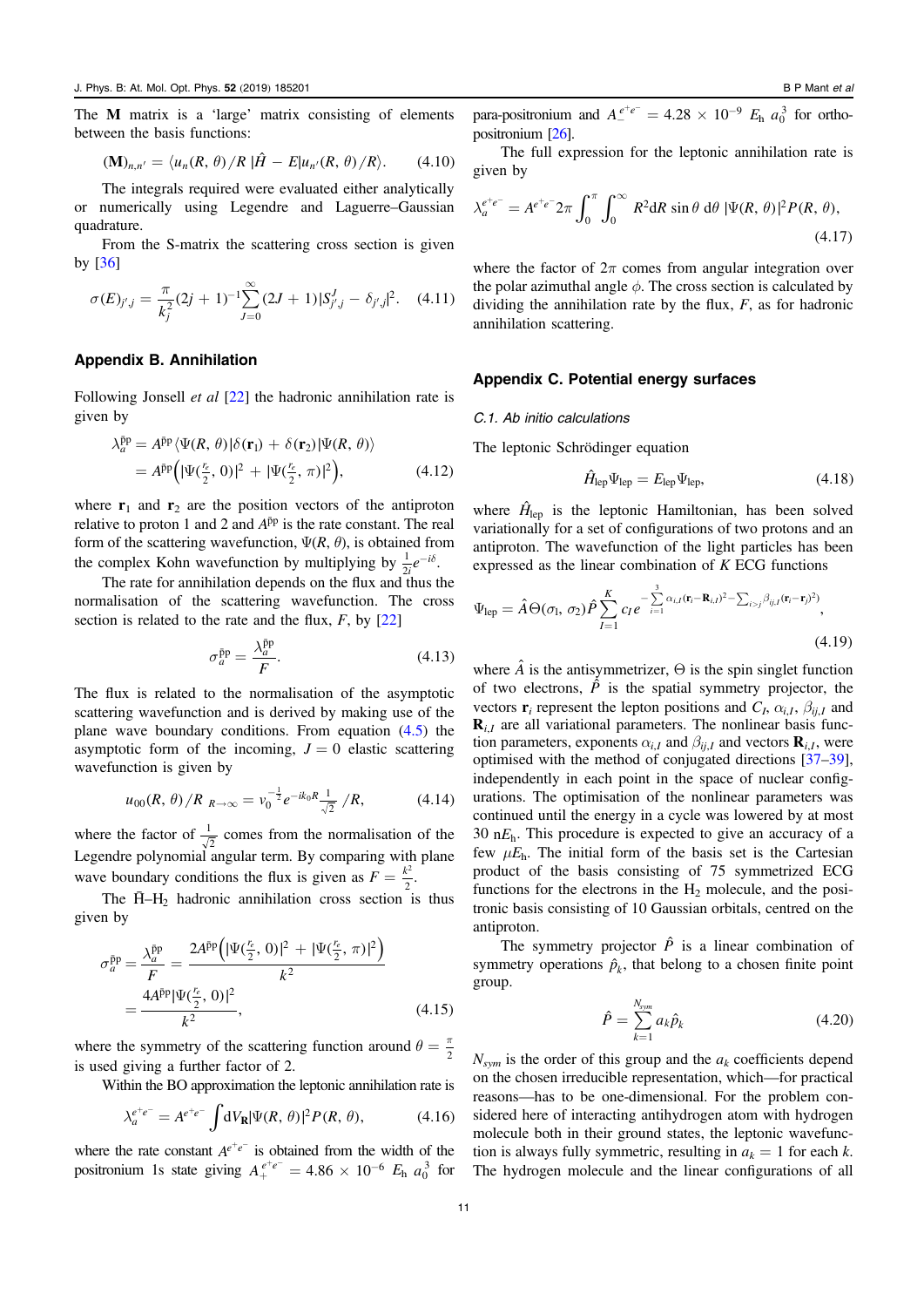<span id="page-12-0"></span>three nuclei have either  $D_{\infty h}$  or  $C_{\infty v}$  symmetries. They are represented by the  $C_s$  and  $C_1$  groups respectively, with all  $\mathbf{R}_{i,I}$ vectors fixed on the axis containing the nuclei. Triangular structures have the  $C_{2v}$  (T-shape) or  $C_s$  point group symmetries. The basis set sizes are equal to 750 for the nuclear configurations having the symmetry plane perpendicular to the line connecting the protons ( $D_{\infty h}$  and  $C_{2v}$ ) and 1500 for remaining configurations.

#### C.2. Analytical representation of PESs

The NN method requires no prior knowledge about the shape of the potential and fits are systematically improvable. These properties make the NN approach very useful for the unusual shapes of antimatter-matter potentials. The specific form of NN functions used here is based on the implementation of Manzhos *et al* [[40](#page-14-0)] which was subsequently used by Law  $et$  al  $[41]$  $[41]$  $[41]$ . The functional form is a sum of sigmoid functions

$$
V = d_0 + \sum_{p=1}^{N} d_p (1 + e^{\mathbf{w}_p \cdot \mathbf{x} + b_p})^{-1},
$$
 (4.21)

where  $w_p$  are the NN weights,  $b_p$  are biases and **x** is a vector of coordinates. Each term in the sum is called a node. The parameters  $\mathbf{w}_p$ ,  $d_p$ ,  $b_p$  and  $d_0$  are determined by least-squares fitting to ab initio data using the I-NoLLS programme [[42](#page-14-0)].

#### C.2.1. Two-dimensional PES

The internuclear distances  $r_1$ ,  $r_2$  and  $r_3$  (where  $r_3$  is the p-p distance, which is fixed in the two-dimensional PES) were chosen as the coordinates in  $x$  in equation (4.21). The potential energy is identical for permutation of the two protons and these coordinates make this straightforward to take into account. To ensure the permutational symmetry, each node of the NN was used to generate another node with  $r_1$  and  $r_2$  exchanged. That is, equation  $(4.21)$  becomes

$$
V = d_0 + \sum_{p=1}^{N} d_p (1 + e^{\mathbf{w}_p \cdot \mathbf{x} + b_p})^{-1} + d_p (1 + e^{\mathbf{w}_p \cdot \mathbf{x}' + b_p})^{-1},
$$
\n(4.22)

where  $\mathbf{x} = (r_1, r_2)$  and  $\mathbf{x}' = (r_2, r_1)$ .

For geometries with a large distance between the  $\bar{H}$  and  $H_2$  the interaction energy for fixed  $r_3$  is well described by the dispersion energy formula which can be shown to be the same as that for H–H2

$$
V_{disp\ H-H_2}(R,\ \theta) = -[C_6^0 + C_6^2 \ P_2(\cos\theta)]R^{-6}
$$

$$
-[C_8^0 + C_8^2 \ P_2(\cos\theta) + C_8^4 \ P_4(\cos\theta)]R^{-8}
$$
(4.23)

with  $C_6^0 = 8.7843286 E_h a_0^6$ ,  $C_6^2 = 0.91315494 E_h a_0^6$ ,  $C_8^0 = 161.315\ 42$   $E_h a_0^8$ ,  $C_8^2 = 40.756683$   $E_h a_0^8$  and  $C_8^4 =$ 1.333 266 8  $E_h a_0^8$  for the H–H distance fixed at the average value for the ground vibrational state, 1.449  $a_0$  [[43](#page-14-0)]. Here we have fixed the proton–proton distance in our two-dimensional surface below to the equilibrium value for  $H_2$ , 1.4011  $a_0$ , but not adjusted the C coefficients. In this formula R and  $\theta$  are Jacobi coordinates with  $R$  the distance from the antiproton to

the centre of mass of the two protons and  $\theta$  the angle between the line joining the two protons and R.  $P_n$ , are the Legendre polynomials [[35](#page-14-0)].

Although the accuracy of the NN fit is good (see section [3.2.1](#page-5-0)), at large  $\bar{H}$ –H<sub>2</sub> distances there are small oscillations of the potential energy. This deficiency in the NN fit is not important however as at large  $\overline{H}-H_2$  distances the NN is smoothly combined with the dispersion energy formula of equation (4.23) using a switching function (following Cvitaš et al [[44](#page-14-0)]):

$$
S(R) = \frac{1}{2}(1 + \tanh(a(R - s)), \tag{4.24}
$$

where  $a$  affects how quickly the function switches from 0 to 1 and  $s$  affects where it switches. In this case  $a$  was set to 3.0  $a_0^{-1}$  and s to 7.0  $a_0$  so that the switch from the NN to longrange dispersion formula takes place around  $7 a<sub>0</sub>$  where both functional forms are accurate. To avoid numerical problems of using equation (4.23) for small values of R, for R below 1.0  $a_0$  only the NN function is used.

The combined functional form of the two-dimensional  $\bar{H}$ – $H_2$  PES is given in Jacobi coordinates by

$$
V(R, \theta) = \begin{cases} V_{NN}(R, \theta) + V_{nuc} - \mathbf{E}_{\bar{\mathbf{H}} + \mathbf{H}_2} & R < 1.0 \ a_0 \\ (V_{NN}(R, \theta) + V_{nuc})(1 - S(R)) & , \\ + V_{disp}(R, \theta)S(R) - \mathbf{E}_{\bar{\mathbf{H}} + \mathbf{H}_2} & R \geq 1.0 \ a_0 \\ (4.25) \end{cases}
$$

where  $V_{NN}(R, \theta)$  is the NN fit (converted to a function of R and  $\theta$  using trigonometric relations) to the leptonic energies, *E*<sub>lep</sub>, and  $V_{nuc} = \frac{1}{r_3} - \frac{1}{r_1} - \frac{1}{r_2}$  $\frac{1}{r_3} - \frac{1}{r_1} - \frac{1}{r_2}$  is the nuclear potential energy. The energy of the separated  $\bar{H}$  and  $H_2$ ,  $E_{\bar{H}+H_2}$ , is subtracted to give an interaction energy.

#### C.2.2. Three-dimensional PES

The isolated hydrogen molecule potential energy curve was fit to a functional form as it is used in the long-range threedimensional  $\overline{H}-H_2$  function (see below). The PEC is also required for calculating the rotational-vibrational channel functions of the molecule for use in scattering calculations where the  $H_2$  bond length is free to vary (along with the threedimensional PES of course). The p–p distance was varied with the  $\bar{H}$  atom at  $R = 20 a_0$  and  $\theta = \frac{1}{2}$ . A sum of powers of Morse variables [[45](#page-14-0)] was used for the PEC fit:

$$
V_{\text{PEC}}(r) = C_0 + C_1 Y + C_2 Y^2 + \dots + C_n Y^n, \qquad (4.26)
$$

where

$$
Y = 1 - e^{-c(r - d)}.\t(4.27)
$$

The nonlinear parameters  $c$  and  $d$  were fixed for each leastsquares fit attempted and so the optimum linear coefficients,  $C_i$ , could be obtained in a single iteration of least-squares fitting.

The long-range functional form for the three-dimensional PES was based on equation (4.23) for the dispersion energy. For the three-dimensional surface the dispersion energy needs to vary also as a function of the p-p distance, r. It was found that simply multiplying the terms by  $r$  (and adjusting the  $C$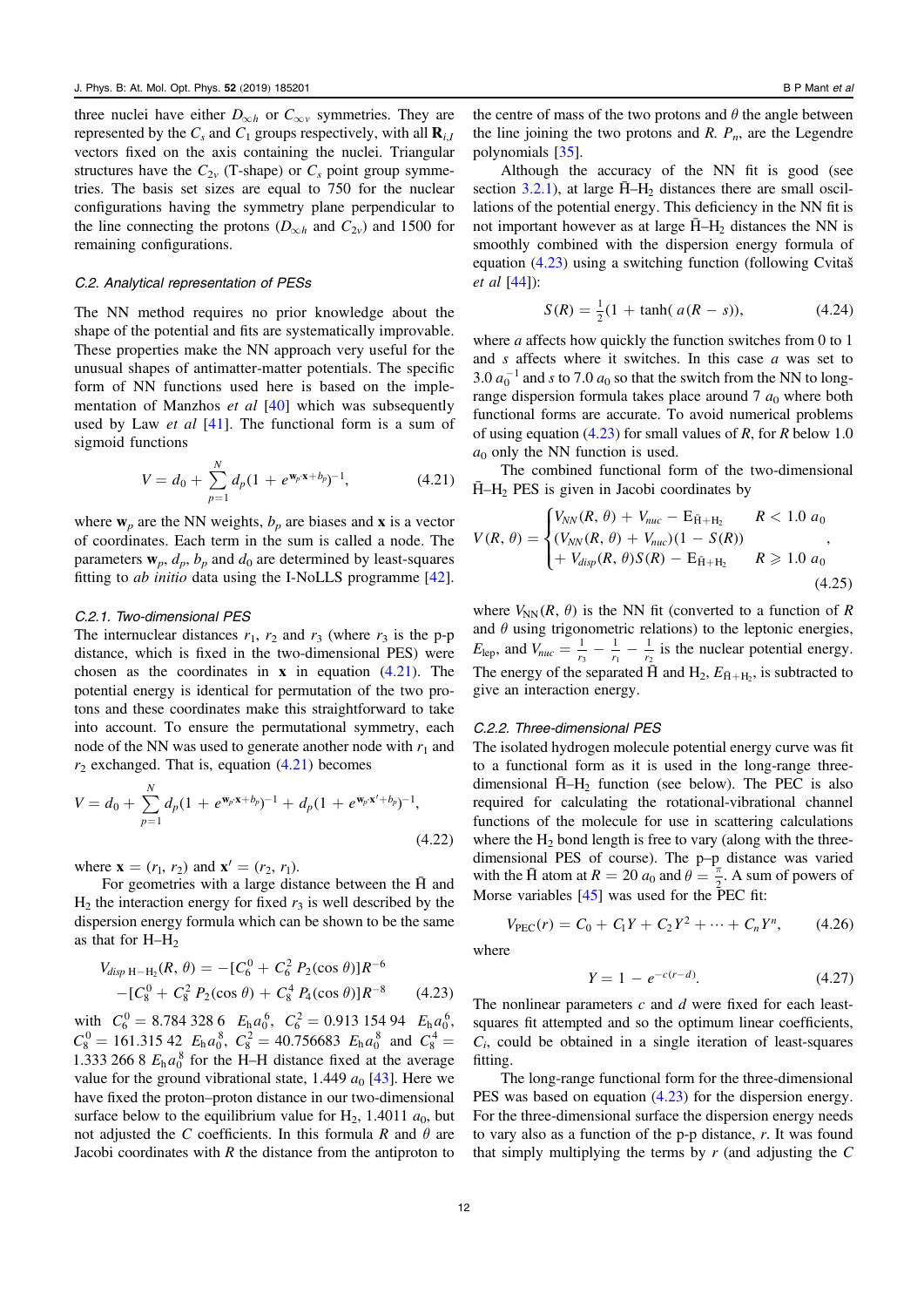<span id="page-13-0"></span>coefficients) was effective so that the long-range function was

$$
V_{disp\ H-H_2}(R, r, \theta) = -r [ C_6^{\prime 0} + C_6^{\prime 2} P_2(\cos \theta) ] R^{-6}
$$
  
-r [ C\_8^{\prime 0} + C\_8^{\prime 2} P\_2(\cos \theta) + C\_8^{\prime 4} P\_4(\cos \theta) ] R^{-8}. (4.28)

The energy of the  $H_2$  molecule for a given p–p distance was calculated from the fitted PEC and the hydrogen atom energy added to this value. The dispersion terms then account for the interaction between the  $\bar{H}$  atom and the hydrogen molecule. The full long-range functional fit in Jacobi coordinates is therefore

$$
V_{\tilde{H}+H_2}(R, r, \theta) = V_{\text{PEC}}(r) + E_{\tilde{H}} + V_{disp\ H-H_2}(R, r, \theta).
$$
\n(4.29)

The energy of interaction for geometries where the three atoms are considered separated was taken into account by adding the dispersion energies for each pair of atoms. This is given by the dispersion energy formula for two H atoms:

$$
V_{disp\ H-H} = -\frac{C_6}{R^6} - \frac{C_8}{R^8} - \frac{C_{10}}{R^{10}} \tag{4.30}
$$

with  $C_6 = 6.499\,0267$   $E_h a_0^6$ ,  $C_8 = 124.399\,08$   $E_h a_0^8$  and  $C_{10} = 3\,285.8284 E_h a_0^{10}$  [[43](#page-14-0)].

This approach ignores three body effects between the atoms but still gives very good accuracy at long range: the rms error is  $0.69 \mu E_h$  for the *ab initio* data for geometries where all atoms are over 8  $a_0$  apart. The accuracy of this approach improves the further apart the atoms are with the largest deviation of 2.97  $\mu E_h$  occurring for the geometry where the atoms were closest.

For fitting the  $H_2$  molecule PEC the parameter d in equation ([4.27](#page-12-0)) was set to 1.4011  $a_0$ , the molecule's equilibrium bond length, while the  $c$  parameter was optimised by manually changing its value for a given number of Morse functions to obtain the best fit. The fit was also constrained so that the sum of linear coefficients was equal to  $-1$   $E_h$  so that for infinite separations the function reproduced the sum of two isolated H atom energies. The best fit was obtained with an eight-term sum of Morse functions with c set to 0.78  $a_0^{-1}$ . This gave a standard deviation of 0.073 m*E*<sup>h</sup> to the data with the largest difference of 0.13 m $E_h$  for the  $r = 6 a_0$  data point. As an additional check on the accuracy of the fitted PEC, a variational calculation of the vibrational energy levels was carried out. Using 8 harmonic oscillator basis functions the  $v = 0$  to  $v = 1$  vibrational transition was calculated as 4171 cm<sup>-1</sup>. This is within 10 cm<sup>-1</sup> of the experimental value of 4161 cm<sup>-1</sup> [[46](#page-14-0)].

The long-range functional form for the  $\overline{H}-H_2$  interaction energy was fit using equation (4.28). To determine the coefficients, this function was fit to 1214 ab initio energies with geometries where the p-p distance  $r_3 \leq 6$  a<sub>0</sub> and the Jacobi coordinate  $R$  between the  $\bar{p}$  and centre of mass of the two protons  $>7$  a<sub>0</sub>. This gave a standard deviation of 0.051 m $E<sub>h</sub>$ with a maximum difference between the fit and data of 0.13 m*E*h.

The NN and asymptotic functions were combined in a similar way to the two-dimensional surface. In this case additional conditions are imposed depending on which geometry is required.

The potential energy is given as a function of the three internuclear distances. If all three of these distances are below 7  $a<sub>0</sub>$  then the potential is given as a sum of the nuclear energy and the NN leptonic energy. This avoids numerical problems of trying to evaluate the asymptotic functions for geometries with small  $r_i$ . If all internuclear distances are above 8  $a_0$  then the atoms are considered separated and the energy is given by the sum of dispersion energies equation  $(4.30)$ . For  $\overline{H}-H_2$  geometries with the p–p distance less or equal to 6  $a_0$  and the two  $\bar{p}$ –p distances greater than  $7 a<sub>0</sub>$ , the potential is given as a sum of the NN energies and  $\bar{H}$ –H<sub>2</sub> asymptotic form, equation (4.29), with a switching function to smoothly join these together. The switching function,  $S(R)$ , is the same as used for the two-dimensional surface, equation ([4.24](#page-12-0)), with a set to 3.0  $a_0^{-1}$  and s to 8.0  $a_0$ . For all other geometries the NN energy is used.

The full expression is given by

$$
V(r_1, r_2, r_3)
$$
\n
$$
= \begin{cases}\n(V_{\text{NN}}(r_1, r_2, r_3) + V_{\text{nuc}})(1 - S(R)) \\
+ V_{\text{H} + \text{H}_2}(R, r, \theta)S(R) - E_{\text{H} + \text{H}_2} & r_1, r_2 \ge 7 a_0, r_3 \le 6.0 a_0 \\
V_{\text{H} + \text{H} + \text{H}}(r_1, r_2, r_3) - E_{\text{H} + \text{H}_2} & r_1, r_2, r_3 > 8.0 a_0 \\
V_{\text{NN}}(r_1, r_2, r_3) + V_{\text{nuc}} - E_{\text{H} + \text{H}_2} & \text{otherwise.} \n\end{cases}
$$
\n
$$
(4.31)
$$

Note that R, r and  $\theta$  are the Jacobi coordinates defined above, and that  $r_3$  is the p–p distance, so  $r = r_3$  and, since  $r_1$  and  $r_2$  are the other two internuclear distances, R and  $\theta$  are obtained by simple trigonometry from  $\{r_1, r_2, r_3\}.$ Equation (4.31) does not contain an asymptote for  $\text{Pn} + \text{PsH}$ type geometries. If the value of such a geometry is requested then the NN energy is returned. As discussed above the accuracy of the NN at these geometries is only expected to be of the order of tens of millihartrees. This is due to the lack of ab initio data for such geometries. It would be useful to include such geometries into the full PES at a later stage. For the moment the PES is useful for initial applications of  $\overline{H}$ -H<sub>2</sub> interactions as discussed in sections [3.3](#page-6-0)–[3.5.](#page-9-0)

#### ORCID iDs

B P Mant [https:](https://orcid.org/0000-0002-3116-5364)//orcid.org/[0000-0002-3116-5364](https://orcid.org/0000-0002-3116-5364) M M Law C[https:](https://orcid.org/0000-0002-3001-7685)//orcid.org/[0000-0002-3001-7685](https://orcid.org/0000-0002-3001-7685) K Strasburger **to** [https:](https://orcid.org/0000-0002-9214-7282)//orcid.org/[0000-0002-9214-7282](https://orcid.org/0000-0002-9214-7282)

#### References

- [1] Andresen G B et al 2011 Nat. Phys. **7 [558](https://doi.org/10.1038/nphys2025)**
- [2] Amole C et al 2012 Nature 483 [439](https://doi.org/10.1038/nature10942)
- [3] Bertsche W A, Butler E, Charlton M and Madsen N 2015 J. Phys. B: At. Mol. Opt. Phys. 48 [232001](https://doi.org/10.1088/0953-4075/48/23/232001)
- [4] Ahmadi M et al 2016 Nature 529 [373](https://doi.org/10.1038/nature16491)
- [5] Ahmadi M et al 2018 Nature [557](https://doi.org/10.1038/s41586-018-0017-2) 71 [6] Widmann E et al 2019 Hyperfine Interact. [240](https://doi.org/10.1007/s10751-018-1536-9) 5
- [7] Jonsell S 2018 Phil. Trans. R. Soc. A 376 [20170271](https://doi.org/10.1098/rsta.2017.0271)
- [8] Strasburger K 2005 J. Phys. B: At. Mol. Opt. Phys. 38 [3197](https://doi.org/10.1088/0953-4075/38/17/010)